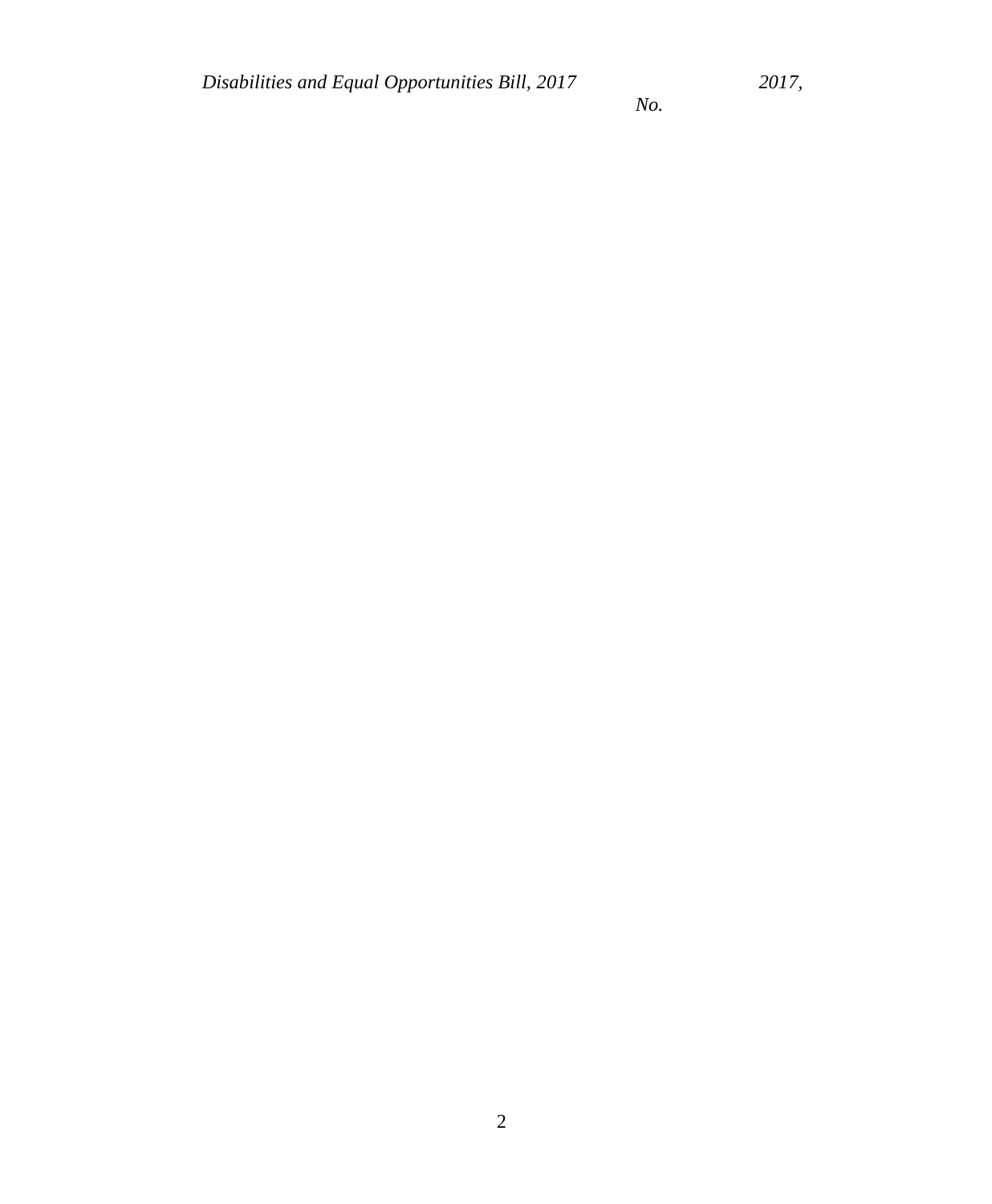*2017, No. Disabilities and Equal Opportunities Bill,*

*2017*

### **ANTIGUA AND BARBUDA**

### **DISABILITIES AND EQUAL OPPORTUNITIES BILL, 2017**

### **NO. OF 2017**

### **ARRANGEMENT OF CLAUSES**

### **CLAUSES**

### **PART I**

#### **PRELIMINARY**

- 1. Short title and commencement
- 2. Interpretation
- 3. Objective of the Act

### **PART II**

### **ANTIGUA AND BARBUDA NATIONAL COUNCIL OF/FOR PERSONS WITH DISABILITIES**

- 4. Establishment of the Council
- 5. Functions of the Council
- 6. Ministerial directions
- 7. Register of persons with a disability
- 8. Registration of a person with a disability

#### **PART III**

# **DISABILITIES AND EQUAL OPPORTUNITIES RIGHTS TRIBUNAL**

- 9. Establishment of the Tribunal
- 10. Functions of the tribunal
- 11. Filing of complaints
- 12. Time limit for filing a complaint
- 13. Decisions of the Tribunal

#### **PART IV**

### **PROTECTION FROM DISCRIMINATION, EXPLOITATION, ABUSE AND VIOLENCE**

14. Protection from discrimination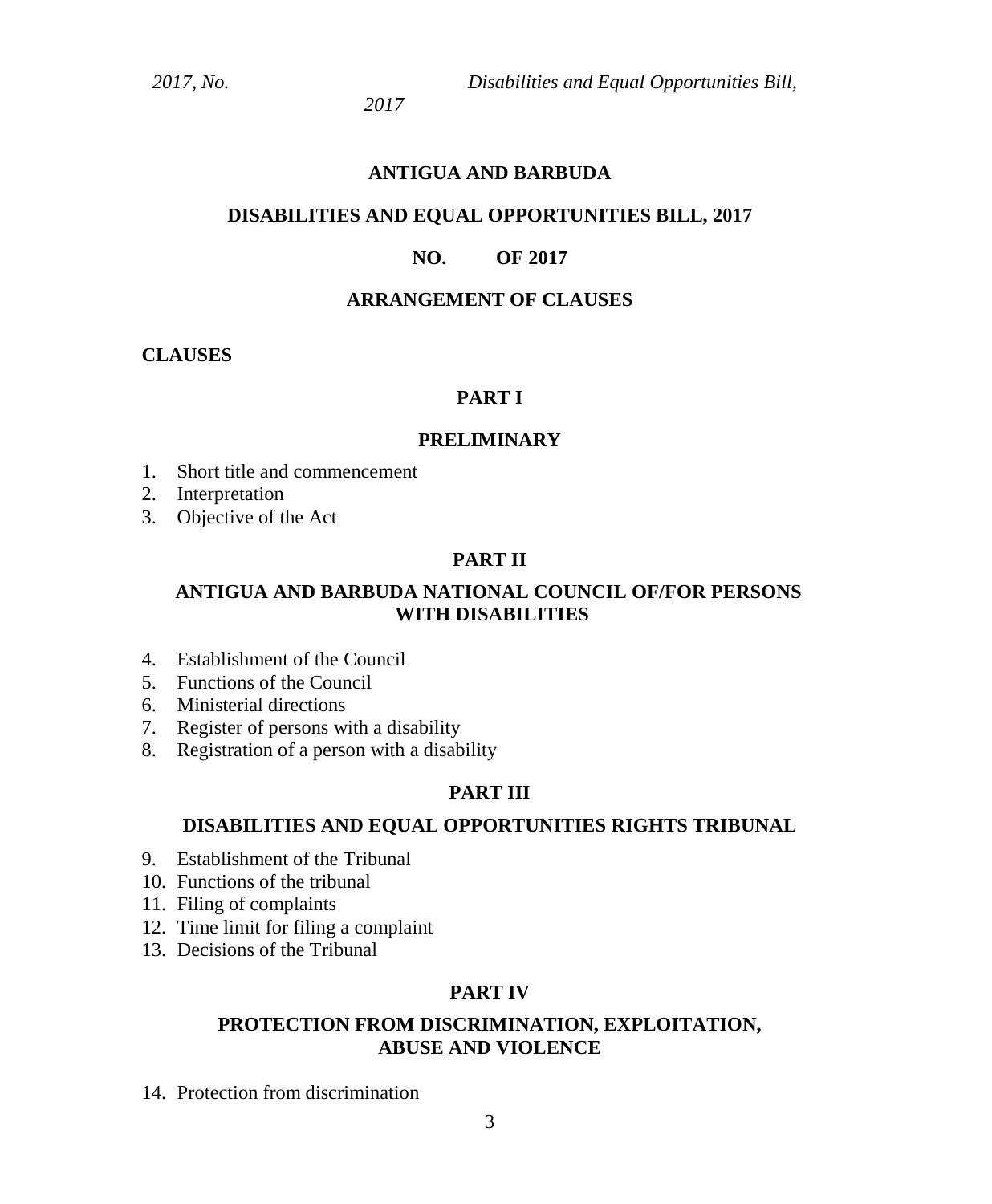15. Protection from exploitation, violence and abuse

### **PART V**

#### **ACCESS TO EDUCATION AND TRAINING**

- 16. Interpretation
- 17. Right to education and training for a person with a disability
- 18. Accessibility of examinations to a person with a disability
- 18. Minister to make necessary adjustments for a person with a disability

### **PART VI**

#### **EMPLOYMENT**

- 20. Employer not to discriminate against a person with a disability
- 21. Redeployment of a person with a disability

# **PART VII**

#### **HEALTHCARE**

- 22. Right of a person with a disability to equal standard of health care
- 23. Right of a person with a disability to obtain insurance
- 24. Duty of healthcare providers
- 25. Duty of care givers

### **PART VIII**

#### **ACCESSIBILITY**

26. Access to public buildings, public transport and premises

#### **PART IX**

#### **MISCELLANEOUS**

- 27. Penalty for offence with no express penalty
- 28. Confidentiality
- 29. Exemption from liability
- 30. Regulations

### **FIRST SCHEDULE SECOND SCHEDULE**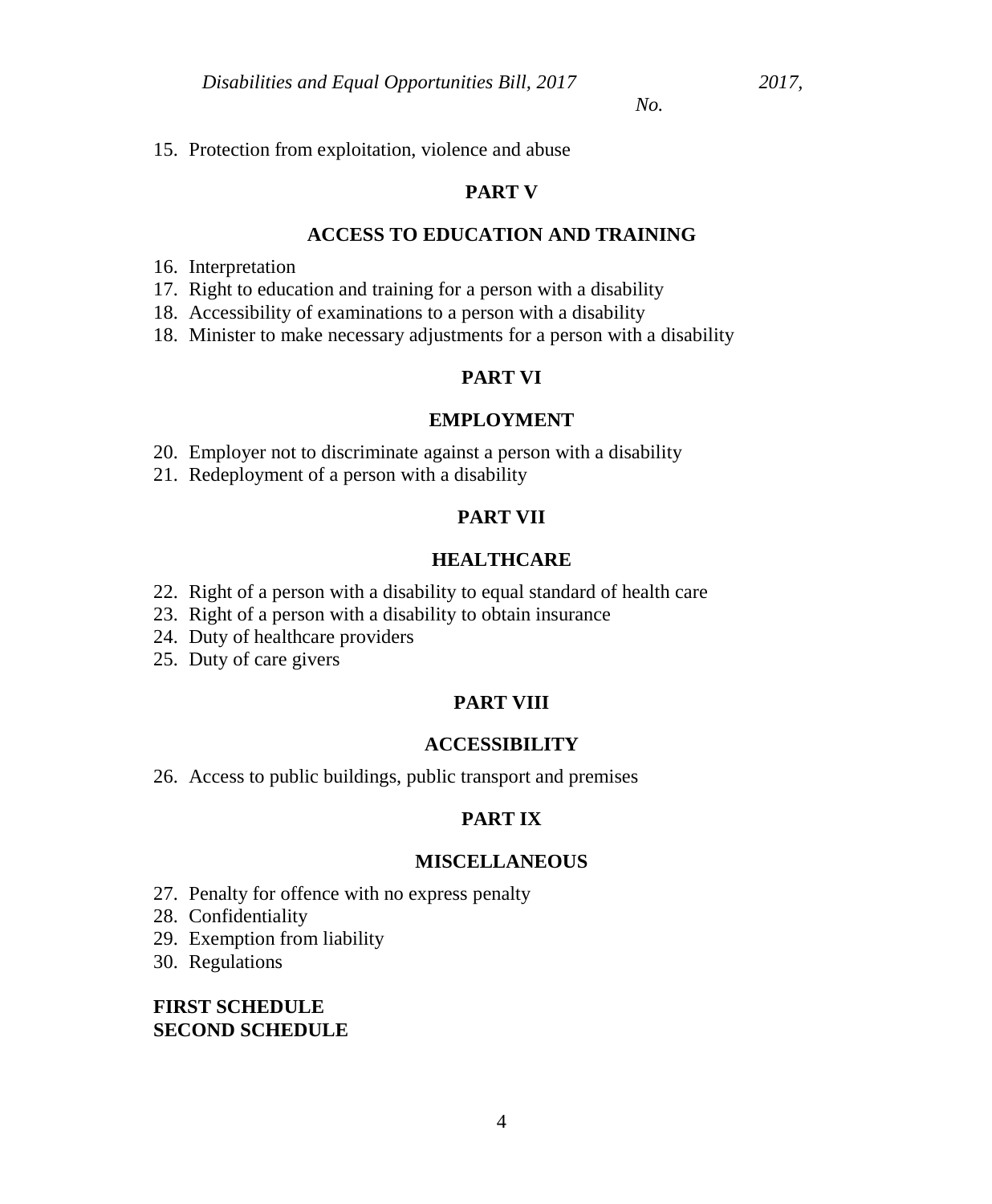*2017, No. Disabilities and Equal Opportunities Bill,*

*2017*

### **ANTIGUA AND BARBUDA**

### **DISABILITIES AND EQUAL OPPORTUNITIES BILL 2017**

### **NO. OF 2017**

**AN ACT** to make provision for the protection of the rights of persons with disabilities and for connected matters.

**ENACTED** by the Parliament of Antigua and Barbuda as follows:

### **PART I**

### **PRELIMINARY**

### **1. Short title and commencement**

(1) This Act may be cited as the Disabilities and Equal Opportunities Act, 2017.

(2) This Act comes into operation on a date to be fixed by the Minister by notice published in the *Gazette.*

### **2. Interpretation**

In this Act, unless the context otherwise requires—

"communication" includes languages, display of text, Braille, tactile communication, large print, accessible multimedia as well as written, audio, plain-language, humanreader and augmentative and alternative modes, means and formats of communication, including accessible information and communication technology;

"the Council" means the Antigua and Barbuda Council of and for Persons with Disabilities established under section 4 of this Act;

"discrimination on the basis of disability" means any distinction, exclusion or restriction on the basis of disability which has the purpose or effect of impairing or nullifying the recognition, enjoyment or exercise, on an equal basis with others, of all human rights and fundamental freedoms in the political, economic, social, cultural, civil or any other field. It includes all forms of discrimination, including denial of reasonable accommodation;

"language" includes spoken and signed languages and other forms of non-spoken languages;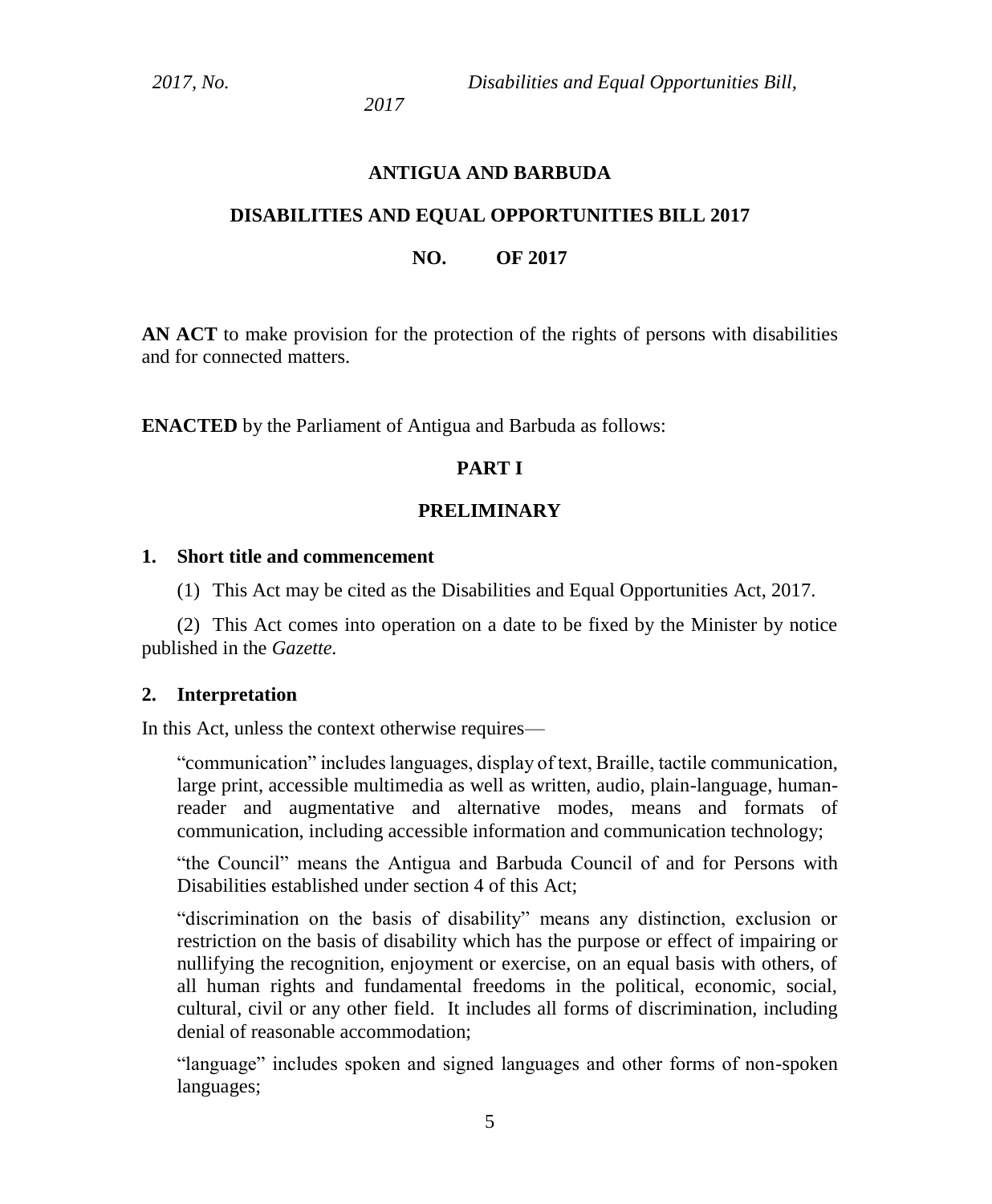"Minister" means the Minister with responsibility for social welfare, except as specified in Part V;

"person with a disability" includes a person who has a physical, mental, intellectual or sensory impairment which has a long term adverse effect on the ability of that person to participate fully and effectively in society on an equal basis with other persons but does not include a person who—

- (a) has a tendency to set fires;
- (b) has a tendency to steal;
- (c) has a tendency to physically or sexually abuse others;
- (d) has a tendency to practice exhibitionism;
- (e) engages in voyeurism;
- (f) has an addiction to, or a dependency on, alcohol, nicotine, or any other substance (other than in consequence of the substance being medically prescribed); or
- (g) suffers from seasonal conditions such as allergic rhinitis, commonly referred to as hay fever, except where such condition aggravates the effect of another condition.

"reasonable accommodation" means necessary and appropriate modification and adjustments not imposing a disproportionate or undue burden, where needed in a particular case, to ensure to persons with disabilities the enjoyment or exercise on an equal basis with others of all human rights and fundamental freedoms;

"Register" means the Register of Persons with Disabilities that is required to be kept under section 7;

"Registrar" means the Registrar of the Council;

"the Tribunal" means the Disabilities Rights Tribunal as established under section 9 of this Act;

"UNCRP" means United Nations Convention on the Rights of Person with Disabilities;

"undue burden" means significant difficulty or expense; and

"universal design" means the design of products, environments, programmes and services to be usable by all people, to the greatest extent possible, without the need for adaptation or specialized design. "Universal design" shall not exclude assistive devices for particular groups of persons with disabilities where this is needed.

# **3. Objectives of the Act**

The objectives of this Act are as follows—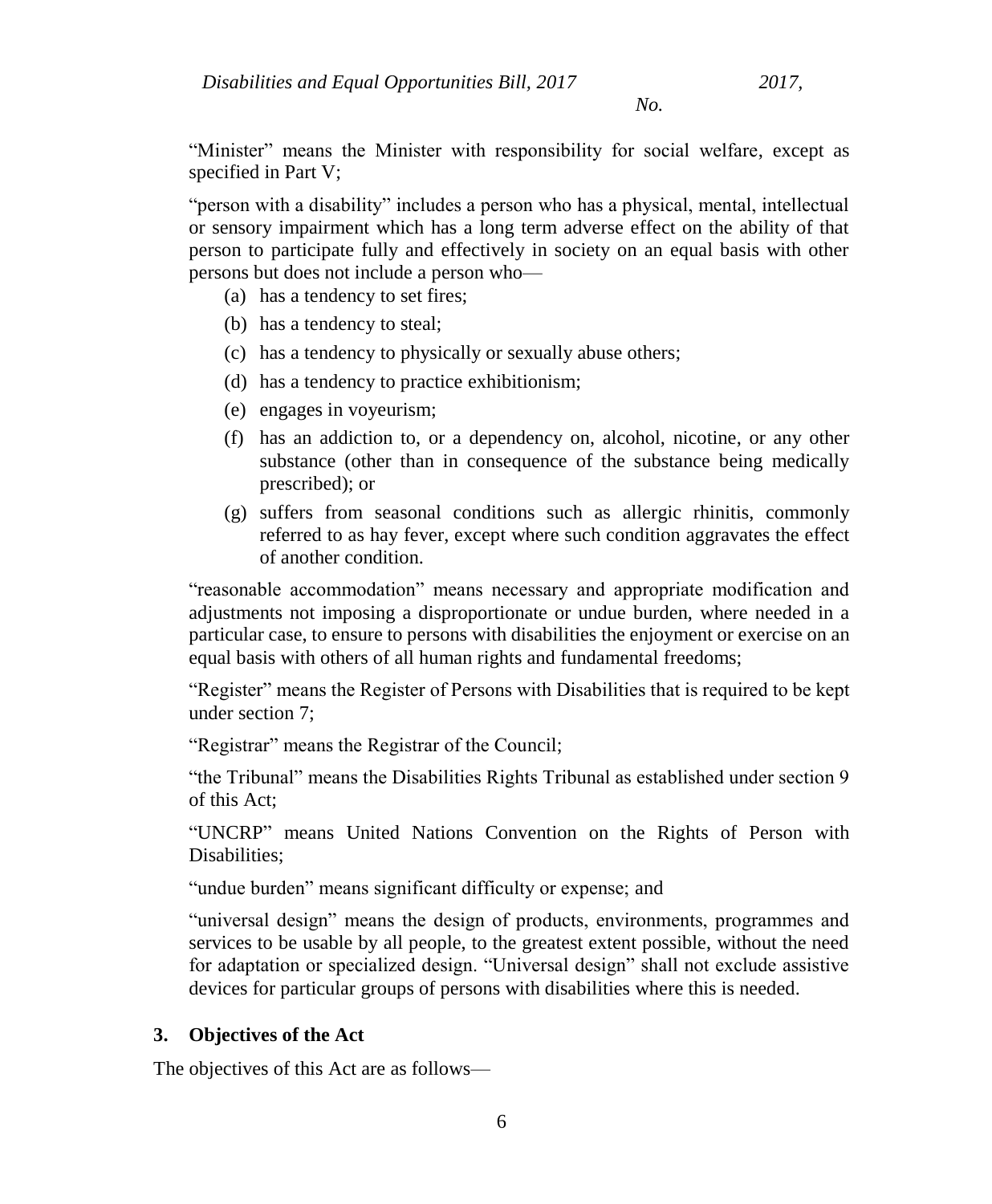- (a) to improve the general standard of living for persons with disabilities;
- (b) to provide a clear and comprehensive national mandate to facilitate the elimination of existing cases of discrimination against persons with disabilities, and to put safeguards in place to prohibit further discrimination against such persons;
- (c) to promote on a national level, the principle that a person with a disability is entitled to the same fundamental rights as a person who does not have a disability; and
- (d) to ensure full and effective participation in all aspects of society for a person with a disability on an equal basis with a person who does not have a disability.

#### **PART II**

### **ANTIGUA AND BARBUDA NATIONAL COUNCIL OF/FOR PERSONS WITH DISABILITIES**

#### **4. Establishment of Council**

(1) There is established a National Council Of and For Persons with Disabilities ("the Council").

(2) The Council shall operate as a body corporate with perpetual succession and a common seal, and may—

- (a) sue and be sued in its own name;
- (b) acquire, hold, possess, dispose of or otherwise deal with any property;
- (c) enter into contracts; and
- (d) do all other acts that may be done in law by a body corporate.

(3) The provisions of the First Schedule shall have effect as to the constitution, members, committees, procedure and meetings of the Council and otherwise in relation thereto.

#### **5. Functions of the Council**

- (1) The functions of the Council are to—
	- (a) advise the Minister on all matters relating to persons with disabilities;
	- (b) formulate a national policy that ensures that services are provided to all persons with disabilities;
	- (c) formulate an action plan for approval by the Cabinet of the provision of rehabilitation and support services to persons with disabilities;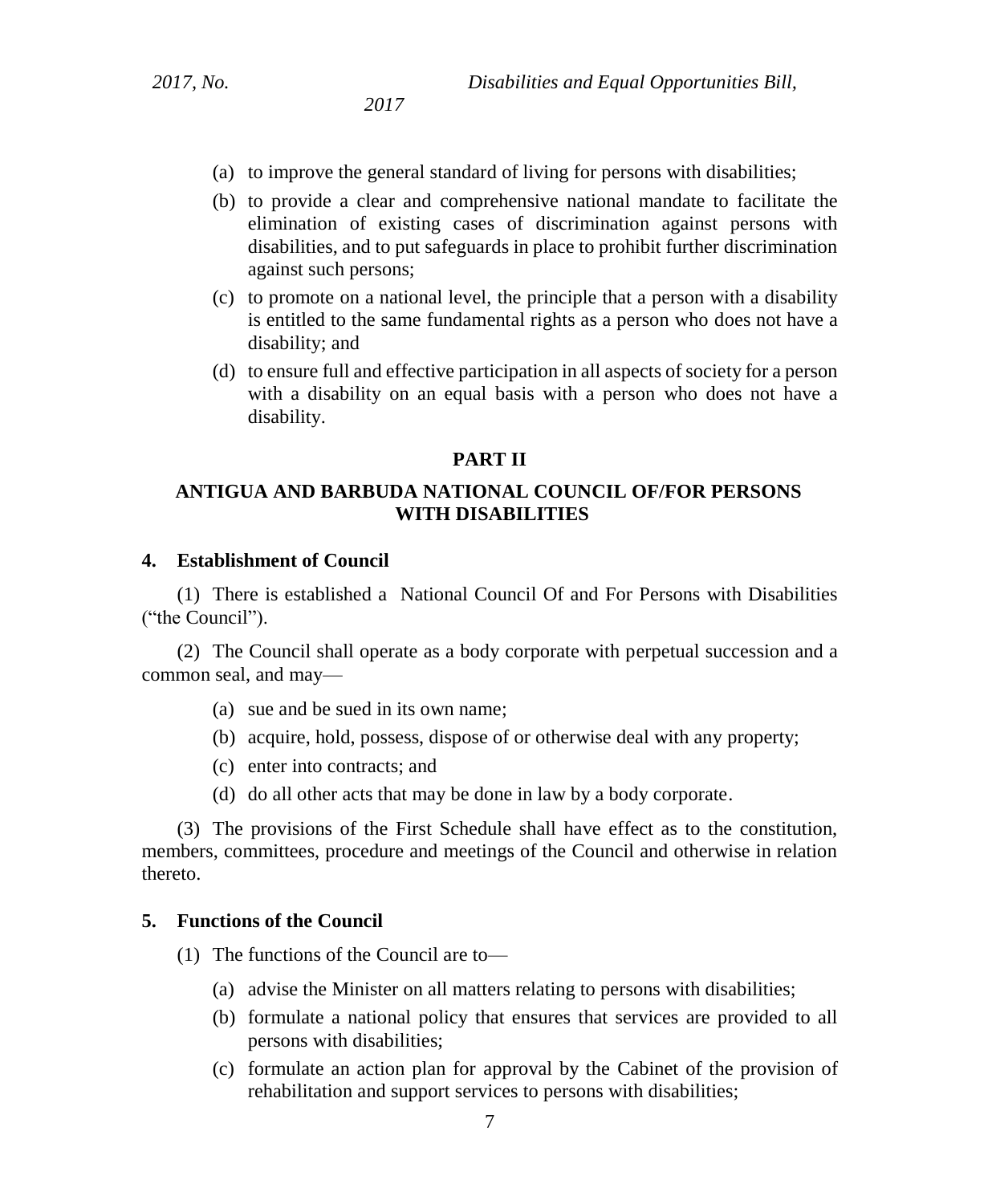- (d) periodically review the national policy and national action plan to ensure that the standard of services offered to persons with disabilities are up to date, relevant and in keeping with international requirements;
- (e) maintain a confidential Register containing the particulars of persons with disabilities;
- (f) promote research and development of universally designed goods, services, equipment and facilities, which require the minimum adaptation and the least cost to meet the specific needs of a person with disabilities;
- (g) promote the availability and use of new technologies, mobility aids, devices and assistive technology suitable for persons with disabilities;
- (h) operate as a forum at which all funding applications for disability projects by non-government organisations can be discussed and recommendations made to the Minister;
- (i) establish and maintain a register of projects designed to assist persons with disabilities;
- (j) approve programmes developed for the training of persons involved in the care, training, education and rehabilitation of persons with disabilities;
- (k) operate as the national focal point for the UNCRPD.

(2) The Council may, for any purpose connected with the performance of its functions—

- (a) organise conferences, support initiatives and establish informal networks to promote the development of persons with disabilities; and
- (b) impose charges for the facilities or services made available by it for any purpose.

(3) Without prejudice to the generality of subsection (1), the Council shall receive and investigate complaints that a person, association or entity is not in compliance with a requirement of this Act from—

- (a) the person with a disability;
- (b) a caregiver having legal custody of a person with a disability;
- (c) a medical practitioner of a child born with a disability;
- (d) a police officer, a probation officer or a social worker; or
- (e) any other person, who has a material interest in the well-being of a person with a disability.

(4) The Council shall forward such complaints to the Tribunal established under section 9 where it is necessary for a decision to be rendered regarding that complaint.

(5) The Council shall not forward a complaint to the Tribunal if—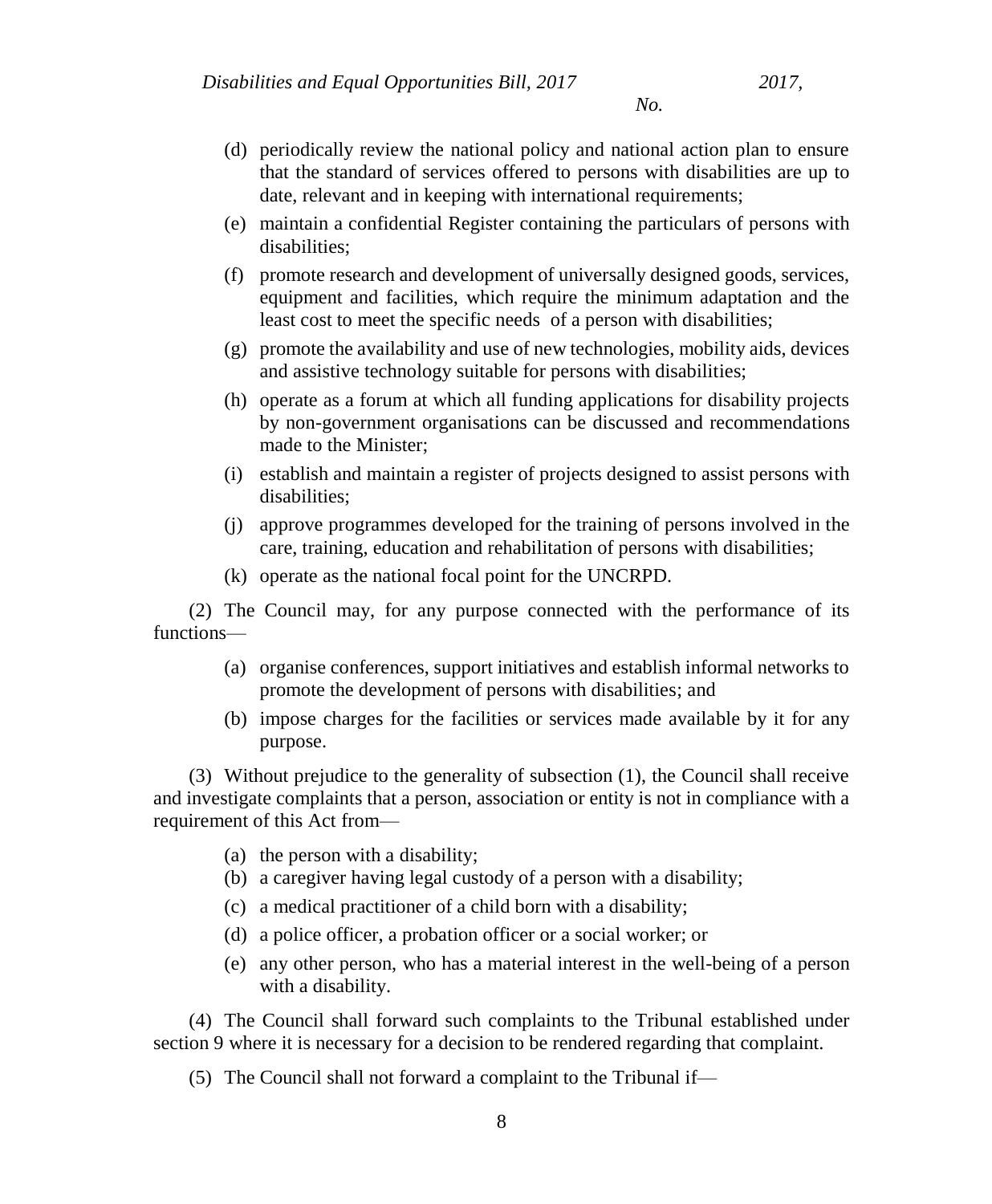- (a) the acts or omissions do not contravene this Act or regulations made under this Act; or
- (b) the Council can prove that the complaint was filed in bad faith or for improper motives; or
- (c) the contravention alleged in the complaint occurred more than six months before the complaint was filed, unless the circumstances set out in section 12(3) exist.

(5) In the case of a complaint which is not forwarded to the Tribunal, the Council shall inform the parties in writing of the decision and the reasons for the decision.

### **6. Ministerial directions**

The Minister may, after consultation with the Chairman of the Council, give to the Council directions of a general nature regarding the policy to be followed by the Council in the performance of its functions as appear to the Minister to be necessary to advance the interests of each person with a disability in Antigua and Barbuda.

### **7. Register of persons with disabilities**

- (1) The Council shall maintain a register of persons with disabilities.
- (2) The register shall contain the following—
	- (a) the name and address of the person;
	- (b) the nature of the disability of the person;
	- (c) any medical condition that would impact the treatment of the person; and
	- (d) any other particulars as may be prescribed by the Minister to be recorded on the register.

(3) The Council shall advise the Minister of the particulars of a person who is qualified to be appointed as the Registrar.

(4) A person whose name has been entered into the register shall be issued with a certificate of registration and any other materials considered relevant by the Council.

(5) The Council shall ensure the confidentiality of the contents of the register.

### **8. Registration of a person with a disability**

- (1) The registration of a person with a disability may be initiated by—
	- (a) the person with a disability;
	- (b) a caregiver having legal custody of a person with a disability;
	- (c) a medical practitioner of a child born with a disability;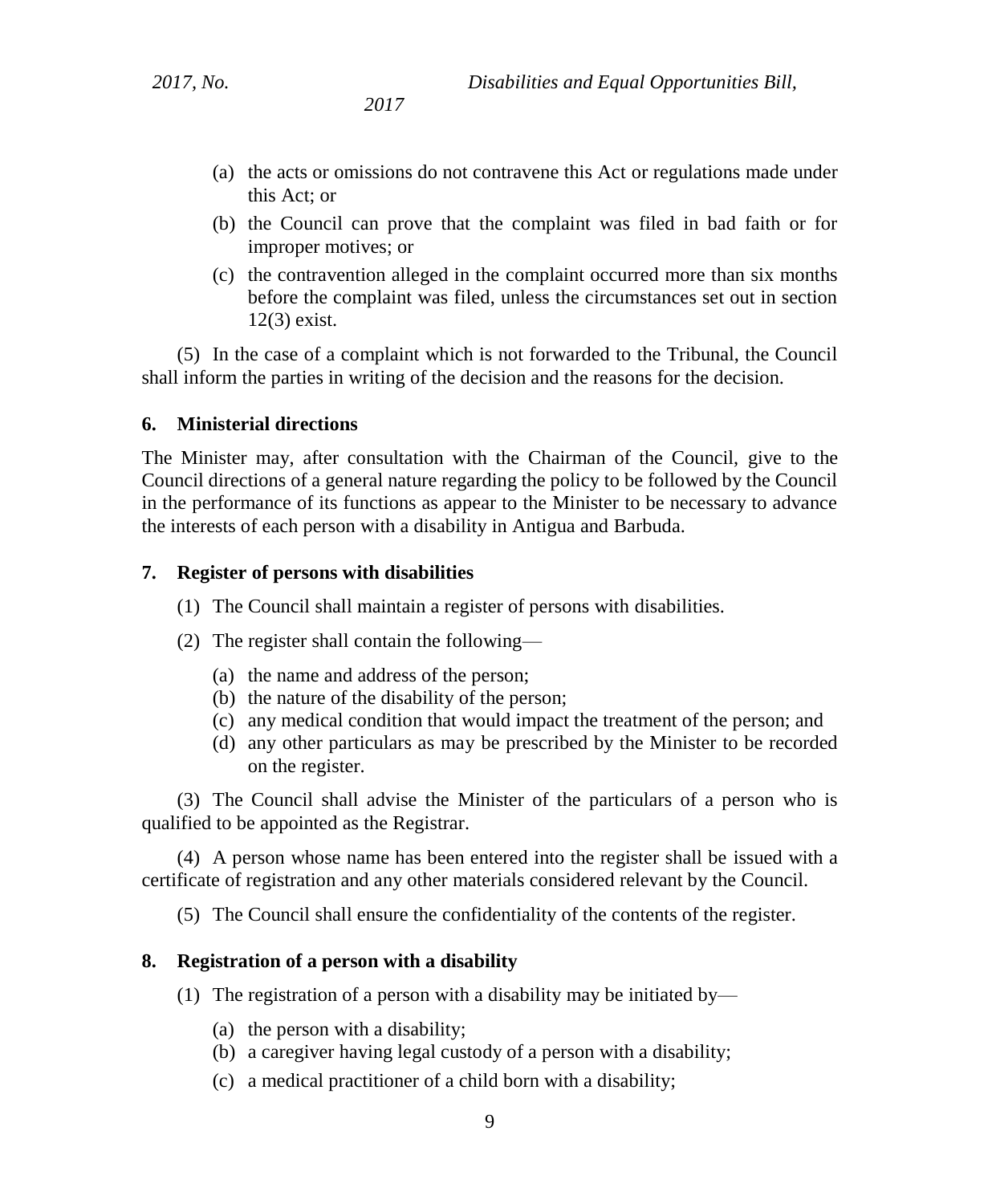- (d) a police officer, a probation officer or a social worker who reasonably believes that registration of a person with a disability is required to prevent neglect or abuse of a person with a disability;
- (e) any other person, who has a material interest in the well-being of a person with a disability; or
- (f) an order of a magistrate.

(2) A person with a disability is registered by submitting the relevant details in the prescribed form.

# **PART III**

# **DISABILITIES and EQUAL OPPORTUNITIES RIGHTS TRIBUNAL**

### **9. Establishment of the Tribunal**

(1) There is established a body to be called the Disabilities and Equal Opportunities Rights Tribunal ("the Tribunal").

(2) The provisions of the Second Schedule shall have effect as to the constitution, members, committees, procedure and meetings of the Tribunal and otherwise in relation thereto.

### **10. Functions of the Tribunal**

The Tribunal shall—

- (a) review filed complaints regarding the commission of acts prohibited by this Act which allegedly—
	- (i) excluded or restricted a person with a disability in areas such as employment, housing, education, transportation, communication, recreation, healthcare services, voting and access to various public services; or
	- (ii) resulted in an exploitation, violence or abuse against a person with a disability; and
- (b) render a decision on the complaints received.

# **11. Filing of complaints**

- (1) A complaint shall be made to the council in writing.
- (2) A complaint may be filed on behalf of—
	- (a) another person; or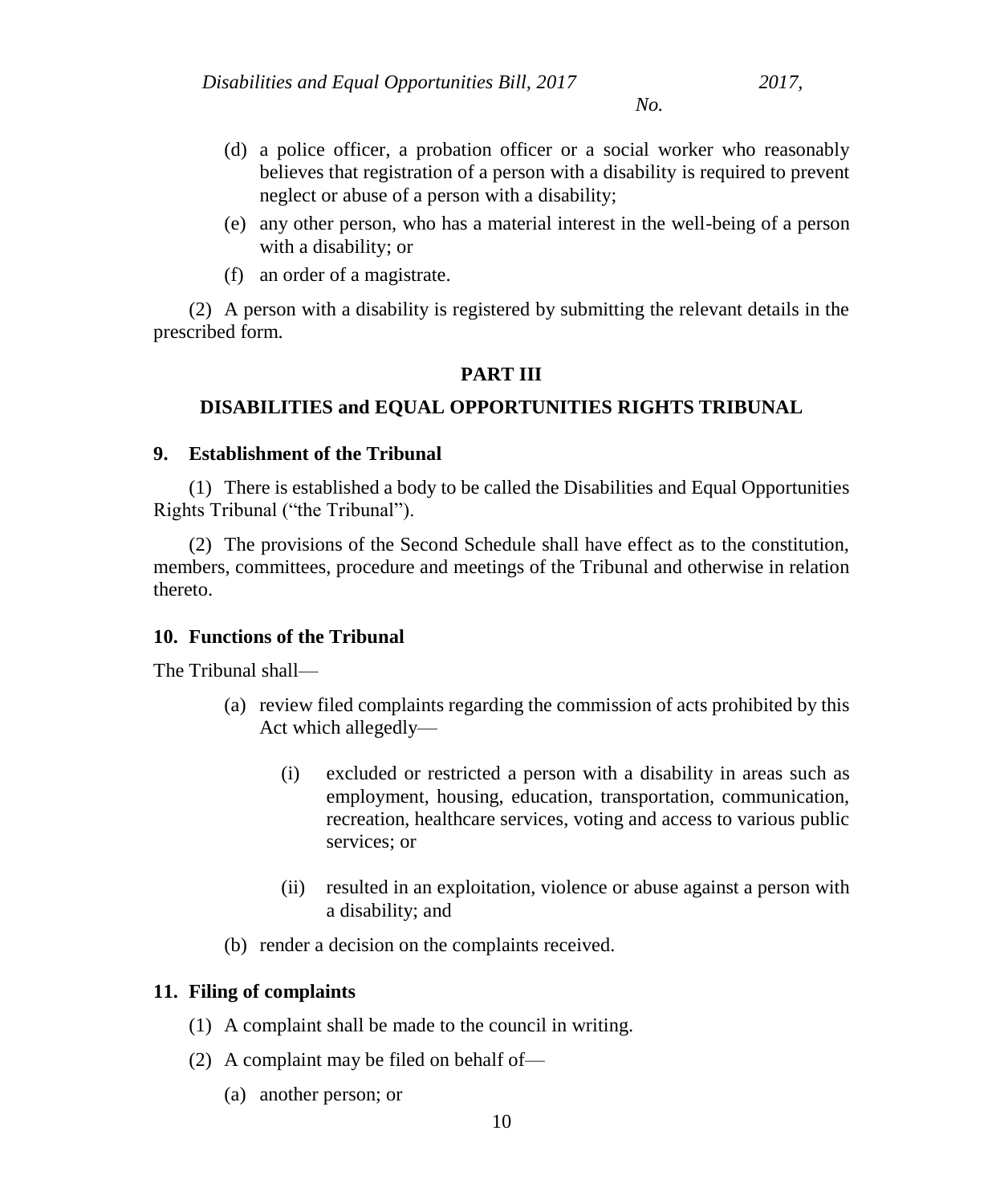(b) a group or class of persons whether or not the person filing the complaint is a member of that group or class.

(3) A complaint which has been filed and investigated by the Council shall be submitted to the Tribunal for consideration.

(4) The Tribunal shall consider complaints which have been submitted for its consideration in the order in which the complaints were filed and shall issue a notice to the parties giving details of the time and place of the hearing.

(5) Notwithstanding subsection (4), the Tribunal may, if it considers it expedient so to do, consider a complaint in priority to other complaints filed before it.

#### **12. Time limit for filing a complaint**

(1) A complaint shall be filed within 6 months from the time when the matter of the complaint arose.

(2) If the matter is continuing, the complaint shall be filed within 6 months of the last occurrence.

(3) Notwithstanding the provisions of subsections (1) and (2), the Council may submit a matter to the Tribunal that is filed after the expiration of 6 months if the Council is satisfied that the matter warrants consideration by the Tribunal.

#### **13. Decision of Tribunal**

(1) The decision of the Tribunal shall be a majority decision.

(2) The decision of the Tribunal is binding on the parties to the proceedings and may be enforced in the High Court.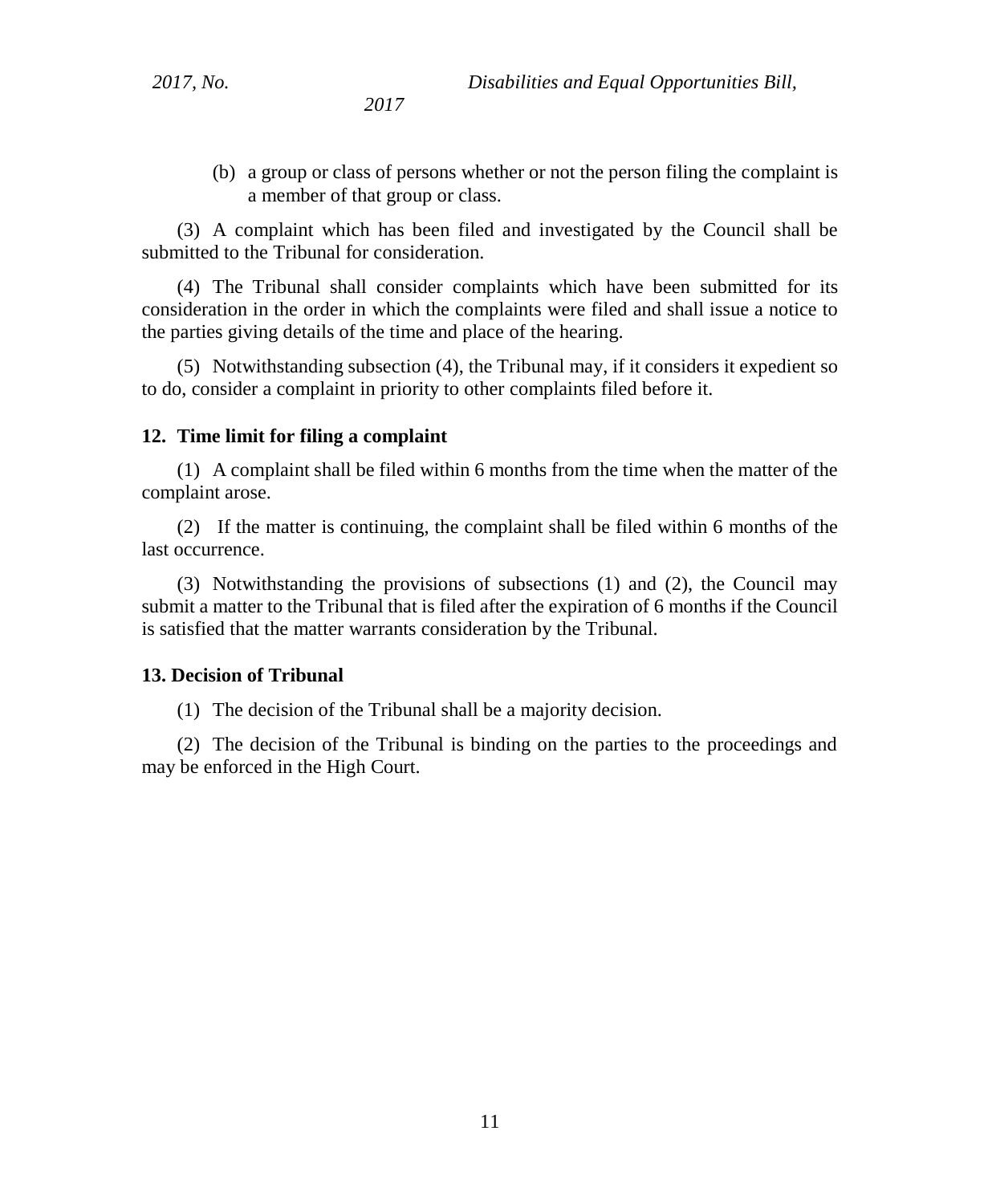#### **PART IV**

### **PROTECTION FROM DISCRIMINATION, EXPLOITATION, ABUSE AND VIOLENCE**

#### **14. Protection from discrimination**

(1) A person with a disability shall not be subject to any form of discrimination on the basis of disability.

(2) A person with a disability is entitled to equal protection and equal benefit of the rights and freedoms under Chapter II of the Antigua and Barbuda Constitution Order, Cap. 23.

#### **15. Protection from exploitation, violence and abuse**

(1) In this section—

"economic abuse" includes―

- (a) the deprivation or threatened deprivation of any or all economic or financial resources to which the person with a disability is entitled under the law or requires out of necessity, including household necessities and mortgage bond repayments of the shared household; or
- (b) the disposal or threatened disposal of household effects or other property in which the person with a disability has an interest;

"emotional, verbal and psychological abuse" means degrading or humiliating conduct by a person to a person with a disability and includes—

- (a) repeated insults, ridicule or name calling;
- (b) repeated threats to cause emotional pain;

"physical abuse" means any act of assault to a person with a disability;

"sexual abuse" means any sexual conduct that violates the sexual integrity of the person with a disability.

(2) A person with a disability shall not be subject to any form of—

- (a) exploitation;
- (b) violence;
- (c) neglect; and
- (c) abuse including—
	- (i) economic abuse;
	- (ii) emotional, verbal and psychological abuse;
	- (iii) physical abuse;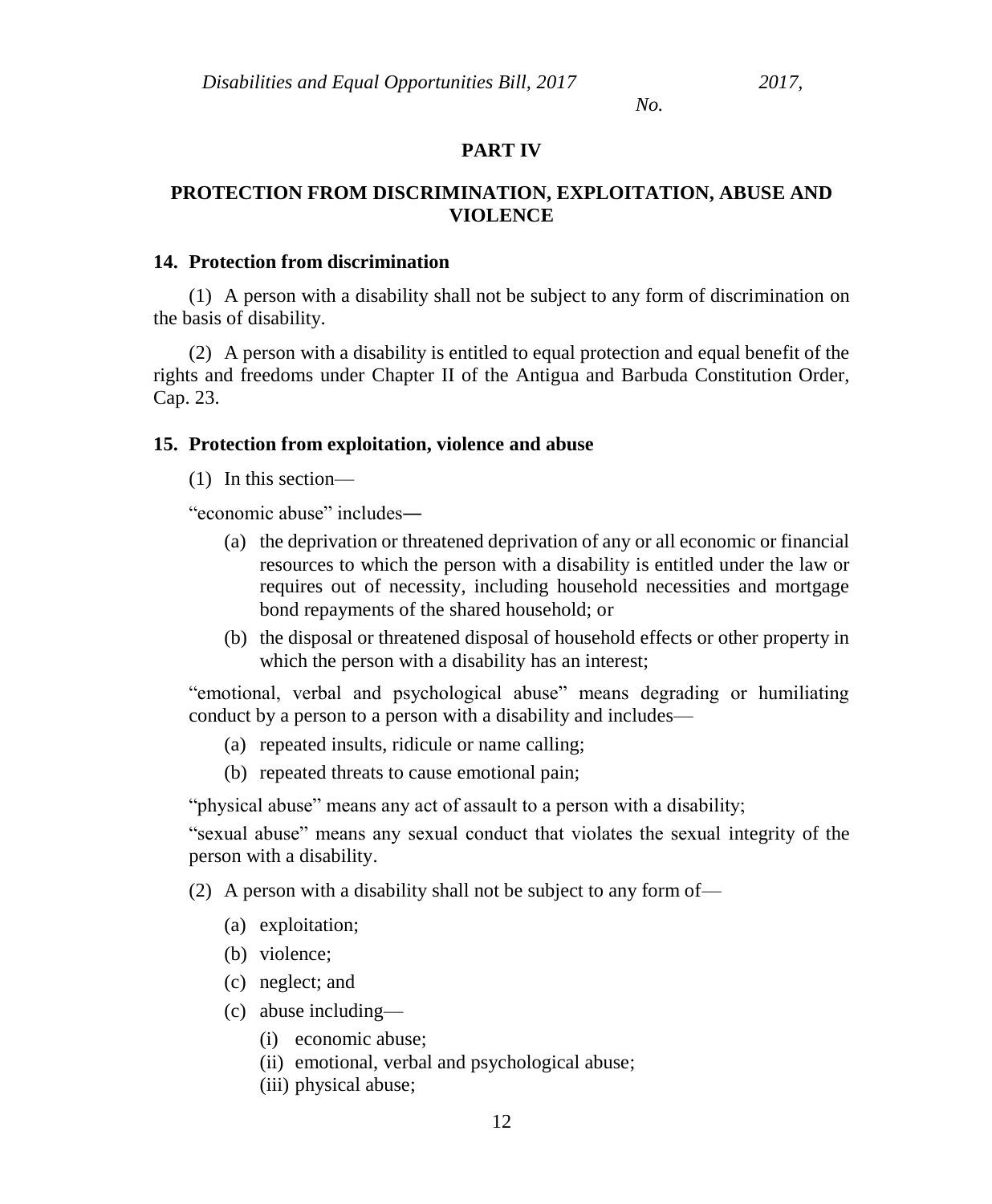*2017, No. Disabilities and Equal Opportunities Bill,*

*2017*

(iv) sexual abuse.

(3) A person with a disability who is a victim of any form of exploitation, violence neglect or abuse shall have the right—

- (a) to protective services; and
- (b) to have the exploitation, violence or abuse investigated by the appropriate authority and where necessary, prosecuted.

### **PART V**

### **ACCESS TO EDUCATION AND TRAINING**

#### **16. Interpretation**

In this Part—

"auxiliary aids and services" include—

- (a) qualified interpreters or other effective methods of making aurally delivered materials available to a person with a hearing impairment;
- (b) qualified readers, taped texts or other effective methods of making visually delivered materials available to a person with a visual impairment; and
- (c) modification of equipment or devices.

"Minister" means the Minister with responsibility for education.

#### **17. Right to education and training for a person with a disability**

(1) A person with a disability shall have the right to an education without discrimination and on the basis of equal opportunity.

(2) Subject to section 18, a person with a disability who is suffering from a condition which impairs the intellectual ability of that person shall have the right to an education by the facilitation of special arrangements by the Minister responsible for education to aid that person.

(3) An educational or training institution shall not discriminate on the basis of disability against a person who wishes to attend that educational or training institution.

- (4) An educational or training institution shall, in relation to that institution—
	- (a) provide reasonable access to the institution for every person with a disability;
	- (b) ensure that a person with a disability is not placed at a disadvantage in relation to the student services provided; and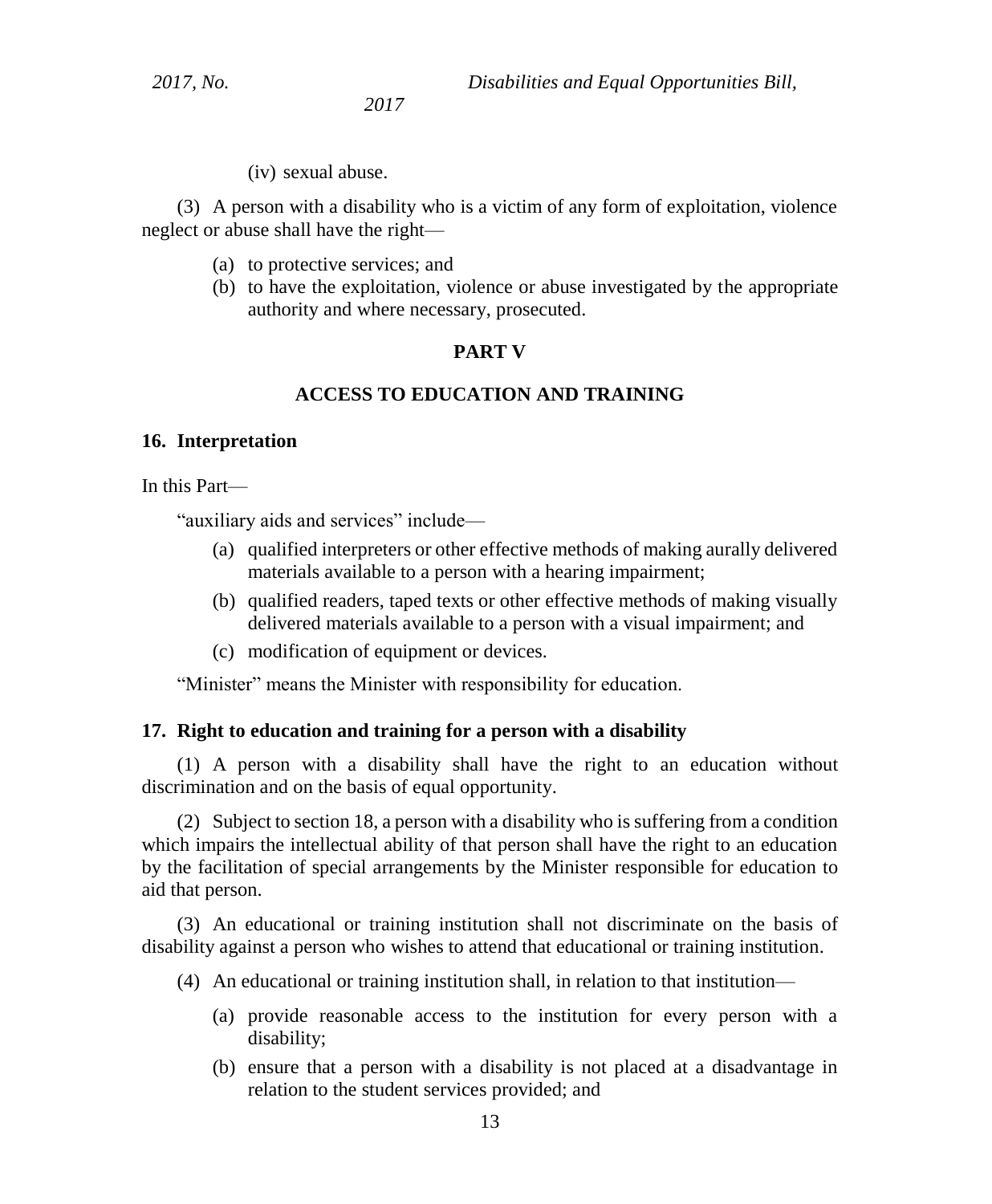- *No.*
- (c) facilitate a person with a disability to have access to the facilities of the institution in the least restrictive environment.

### **18. Accessibility of examinations to a person with a disability**

(1) An institution which conducts examinations, whether for licensing or certification purposes, shall ensure that examinations are conducted in a manner and in a place with facilities which are accessible to a person with a disability.

(2) An institution shall employ various forms of reasonable accommodation and universal design to assist a person with a disability to sit examinations, including but not limited to—

- (a) allowing the person with a disability extra time to complete an examination which contains a substantial written component;
- (b) identifying scripts with a coloured sticker to ensure that a dyslexic person or a person with other learning difficulties is not penalized for spelling and syntax errors;
- (c) assigning a reader to the person with a disability;
- (d) assigning a scribe to the person with a disability;
- (e) preparing examination papers in alternative communication formats;
- (f) using a recorder to produce spoken responses by the person with a disability which can later be transcribed into text by a typist for marking;
- (g) placing the person with a disability in a room with less persons;
- (h) assigning a sign language interpreter to a person with a disability;
- (i) approving a request from the person with a disability to sit an examination at home in the presence of a member of staff who will verify that the examination was conducted under conditions which are as close as possible to the conditions at the examination centre.

# **19. Minister to make necessary adjustments for a person with a disability**

The Minister shall as far as possible assist the education of a person with a disability, and assist a person with a condition which impairs the intellectual ability of that person by facilitating arrangements which include, but are not limited to—

- (a) recruiting additional teachers;
- (b) training teachers in the field of special education;
- (c) permitting a system of differentiation instruction, including different languages;
- (d) providing schools with various forms of auxiliary aids and services to assist in instruction and assessment of a person with a disability.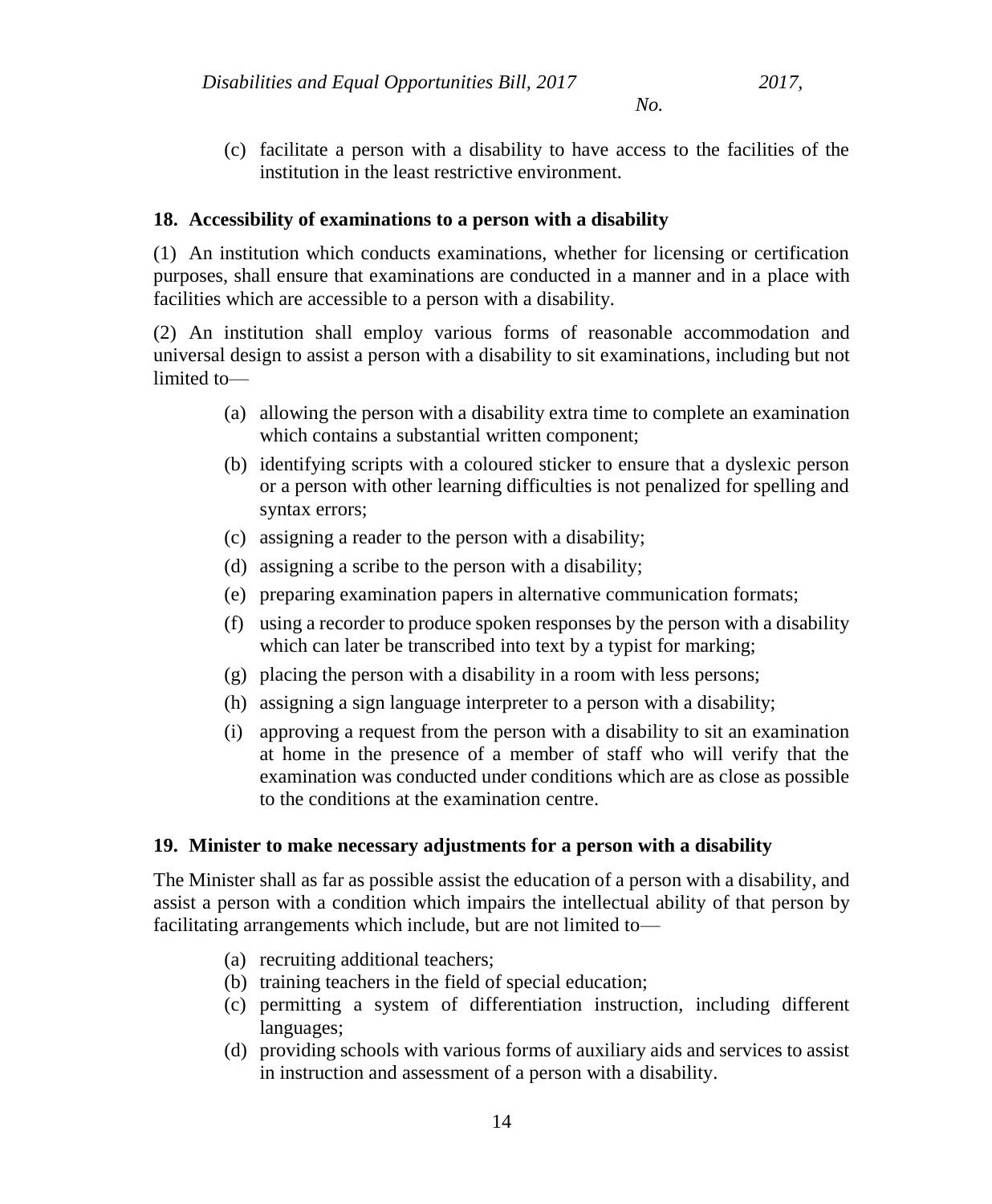### **PART VI**

#### **EMPLOYMENT**

#### **20. Employer not to discriminate against a person with a disability**

(1) An employer shall not discriminate against a person with a disability who is qualified in any of the following areas—

- (a) recruitment;
- (b) promotion;
- (c) equal opportunities and equal remuneration for work of equal value;
- (d) continuance of employment; and
- (e) union rights.

(2) An employer shall, where possible, prevent the person with a disability from being at a disadvantage while on the job site by making reasonable adjustments including but not limited to—

- (a) making physical changes to the job site such as installing ramps where necessary;
- (b) permitting a person with a disability to work from a different location such as at home or on a ground floor;
- (c) providing the person with a disability with special equipment to execute daily duties.

(3) An employer shall not cause a person with a disability to carry out forced or compulsory labour.

#### **21. Redeployment of a person with a disability**

(1) An employer may take any of the following actions in relation to a person with a disability who is no longer capable of performing the duties stipulated by the contract of employment provided that there will not be a disproportionate or undue burden to the employer—

- (a) redeploy the person with a disability to a position or an existing vacancy that—
	- (i) is commensurate with the current skills and abilities of the person with a disability; and
	- (ii) does not result in loss in remuneration and benefits to the person with a disability;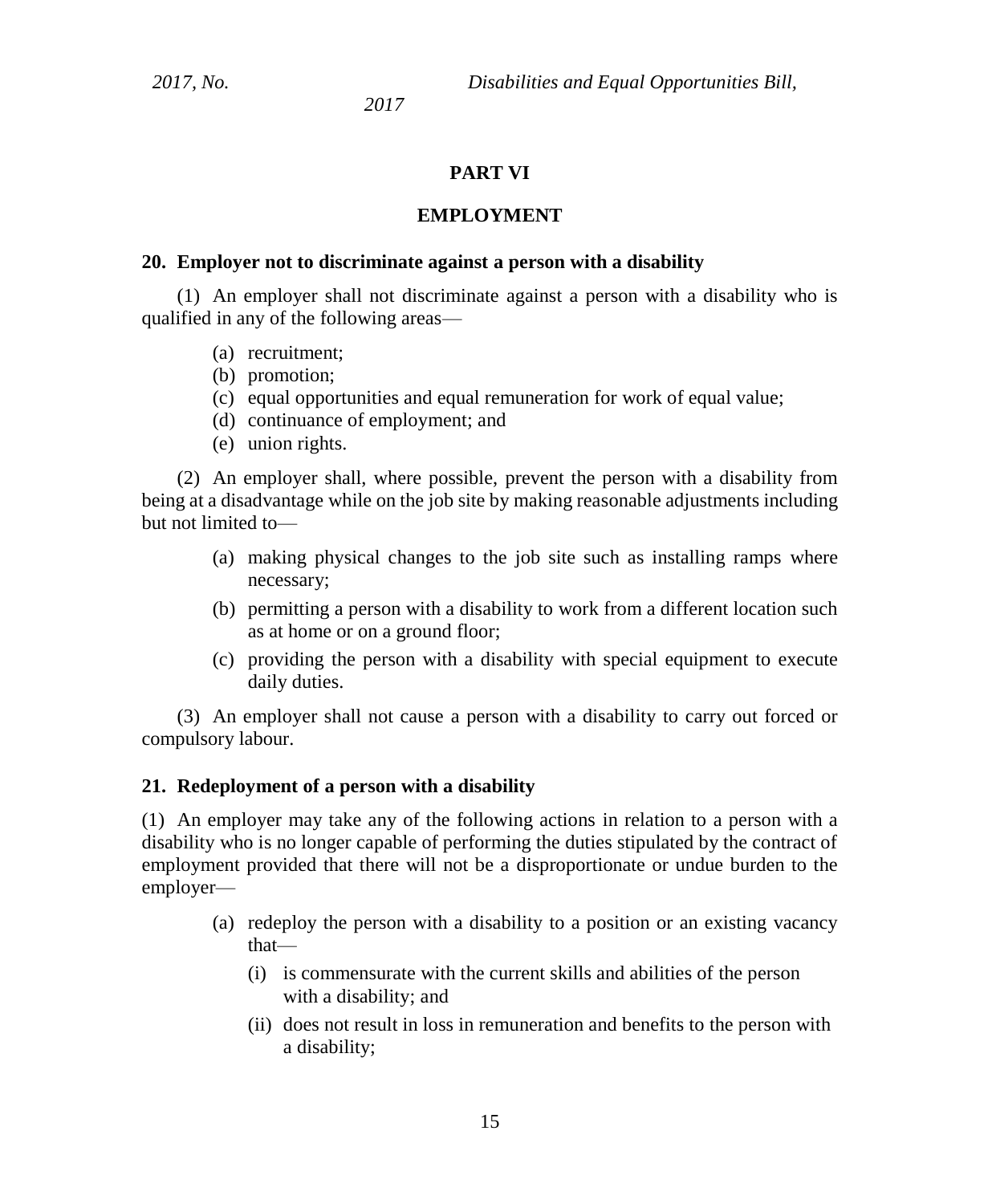- (b) create a new position in which the person with a disability can function effectively without suffering a significant change in employment status and remuneration;
- (c) adjusting the working hours of the person with a disability.

(2) In redeploying a person with a disability, the following factors shall be considered—

- (a) the training, qualifications and previous performance of the person with a disability;
- (b) the type of position previously held by the person with a disability; and
- (c) possible drop in income which the person with a disability may suffer.

(3) A person with a disability shall, where possible, be redeployed to a post which is closest to the graded post previously held by that person.

### **PART VII**

# **HEALTHCARE**

### **22. Right of a person with a disability to equal standard of health care**

(1) A person with a disability shall obtain a standard of health care which is equal to the standard of health care which is available to a person who does not have a disability.

(2) Every institution which offers health care to the public shall provide a person with a disability with health care service which is specific to the special needs of that person, including services which are designed to minimize and prevent any further disability.

#### **23. Right of a person with a disability to obtain insurance**

(1) A person with a disability shall not be prohibited from obtaining health insurance and life insurance on the basis of disability.

(2) An insurance provider shall not offer insurance services to a person with a disability at a cost which is significantly higher than the cost offered for the same coverage to a person who does not have a disability unless any increase in cost is reasonable, based on the cost of providing such insurance or the cost of reinsurance.

### **24. Duty of healthcare providers**

(1) Healthcare providers shall report to the police cases of suspected abuse or neglect of a person with a disability.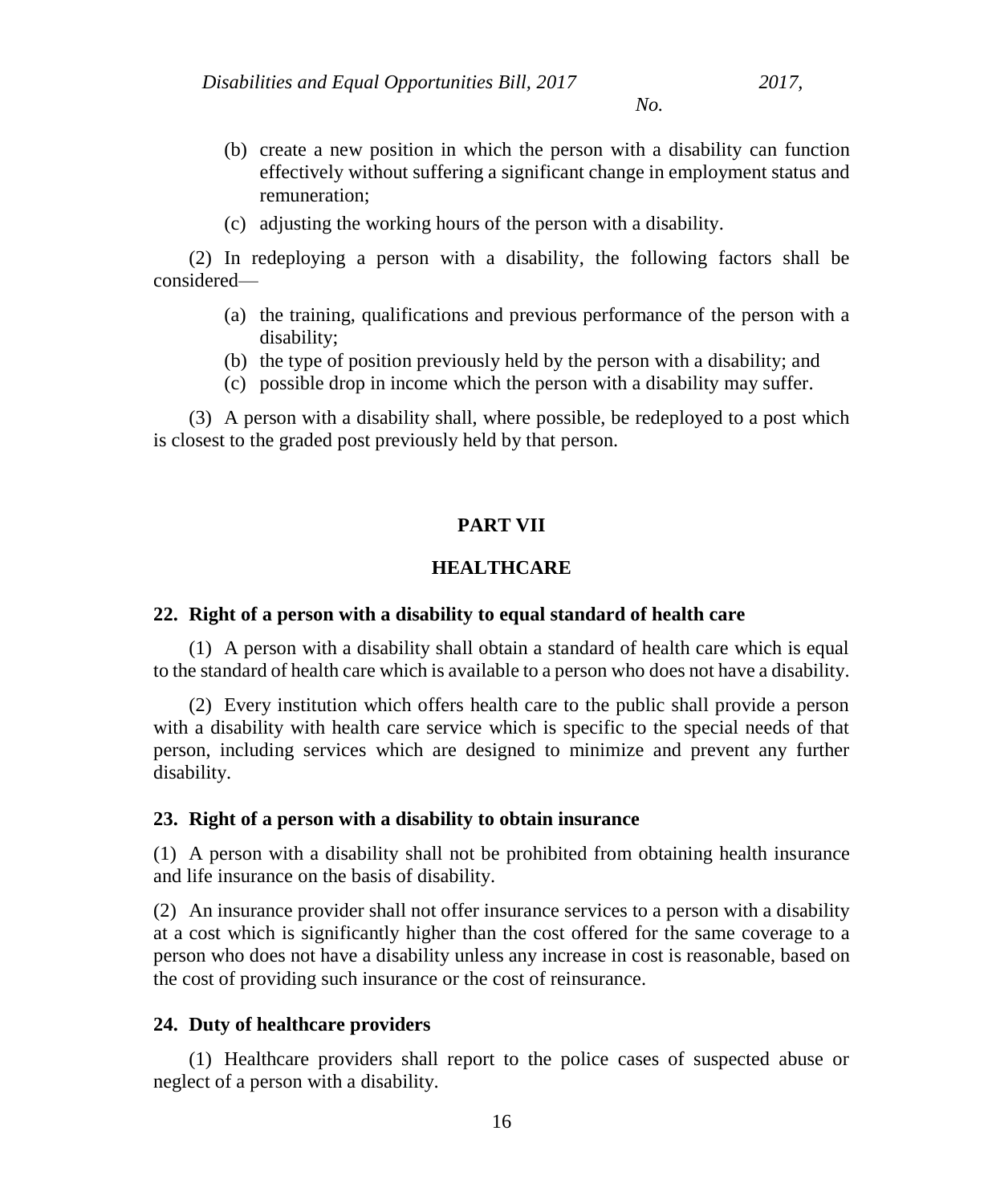(2) A healthcare provider who fails or refuses to report suspected cases of abuse and neglect commits an offence.

#### **25. Duty of care givers**

(1) A person who is responsible for the care of a person with a disability, shall ensure that the person with a disability receives adequate food, clothing, medical attention and other necessities.

(2) A person who is responsible for the care of a person with a disability, shall not assault, ill-treat, neglect or otherwise harm that person.

(3) A person who contravenes this section commits an offence and is liable on conviction to a fine of \$5000 and imprisonment for 2 years.

#### **PART VIII**

#### **ACCESSIBILITY**

#### **26. Access to public buildings, public transport and premises**

(1) Subject to subsection (3), a person with a disability shall have the right to reasonable access to all indoor and outdoor places where services are offered to the public and to public transport.

(2) Existing public premises shall be altered within six (6) months of this Act coming into effect in order to facilitate accessibility by a person with a disability.

(3) The owner of an existing commercial premises may alter the existing premises if doing so will not constitute an undue burden on the owner in order to facilitate accessibility by a person with a disability.

(4) The owner or occupier of any commercial premises constructed after the  $31<sup>st</sup>$  day December 2017 shall provide reasonable access to persons with a disability.

(5) A person with a disability shall have the right to use public transport and therefore shall not be denied the opportunity to use public transport on the basis of a disability.

(6) A person with a disability shall not be charged a higher sum for using any form of transportation.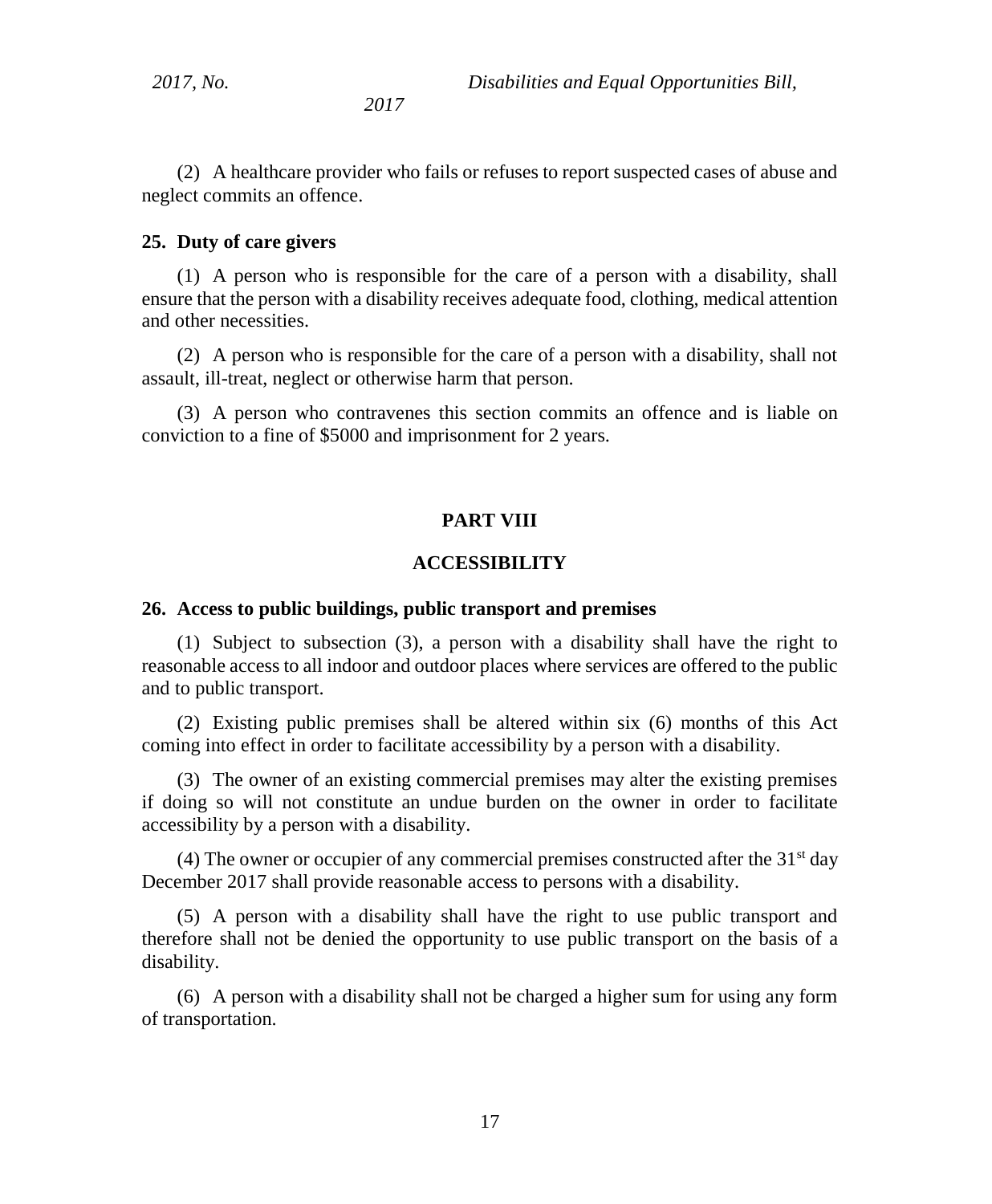# **PART IX**

### **MISCELLANEOUS**

### **27. Penalty for offence with no express penalty**

A person guilty of an offence under this Act where no express penalty is stipulated is liable on conviction to a fine of \$5000 or to imprisonment for 2 years.

### **28. Confidentiality**

A member of the Council, the Tribunal, the Registrar or any person acting under the authority of any of them shall not communicate any information to any other person with respect to all matters that come to the knowledge of that person in the course of performing duties, employment, inquiry or investigation under this Act except—

- (a) as required for the administration of this Act; or
- (b) with the consent of the person to whom the information relates.

# **29. Exemption from Liability**

Nothing done by any member of the Council, the Tribunal, the Registrar or any person acting under the authority of any of them shall subject that person, in a personal capacity, to any action, liability, claim or demand where such thing was done *bona fide* for the purpose of giving effect to this Act.

### **30. Regulations**

The Minister may make regulations for the purpose of carrying this Act into effect and for the better carrying out of the objects and purposes of this Act and without prejudice to the generality of the foregoing, for or with respect to any matter that may be prescribed under this Act by regulations.

# **FIRST SCHEDULE The Council**

*(Section 4)*

# **1. Constitution of the Council**

(1) The Council shall consist of the following persons to be appointed by the Minister—

(a) the Permanent Secretary of the Ministry of Health or a nominee;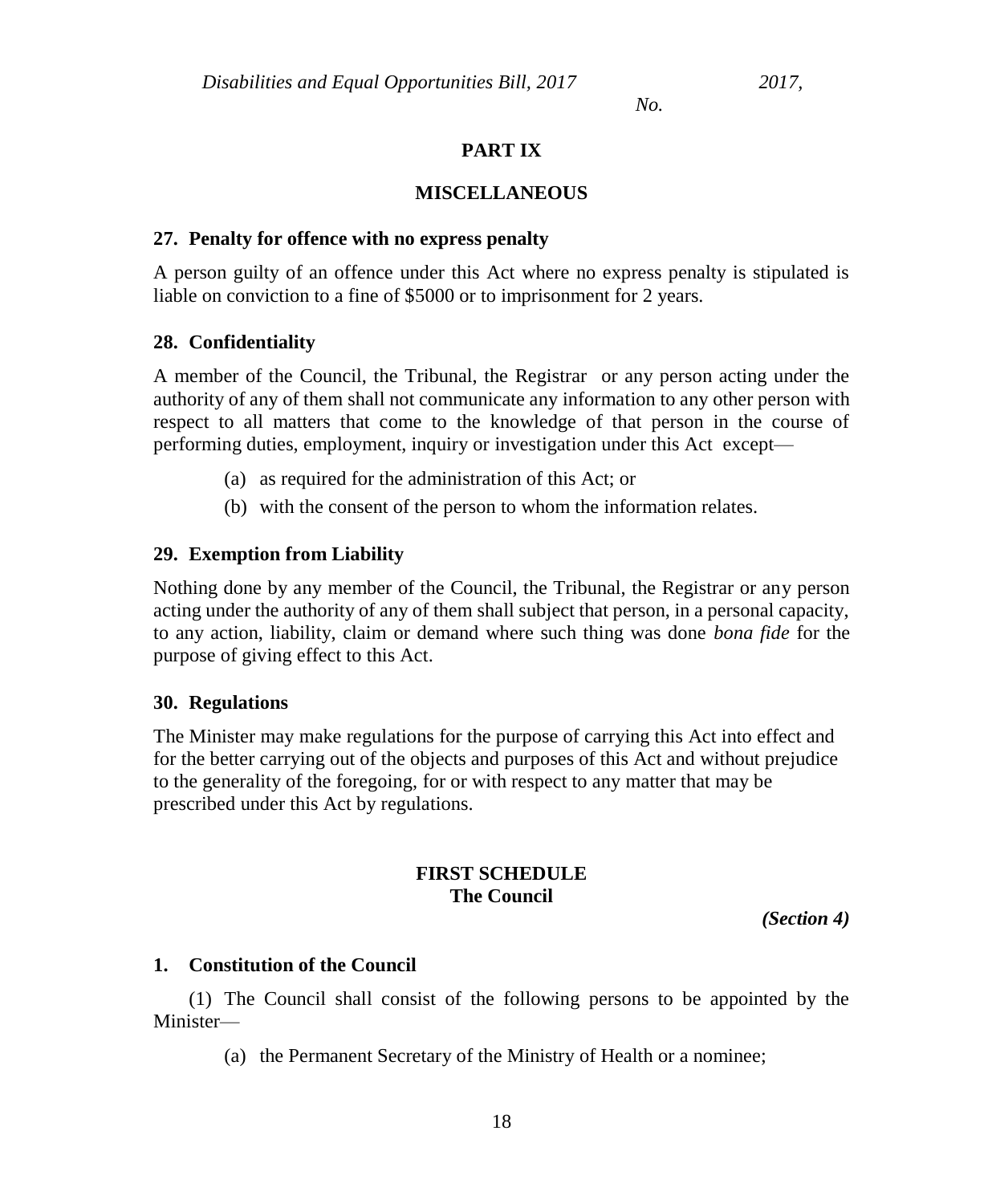- (b) the Permanent Secretary of the Ministry of Social Transformation or a nominee;
- (c) a medical practitioner;
- (d) an Attorney-at-Law; and
- (e) one representative from the various associations concerned with the welfare of persons with disabilities.

(2) The Minister shall appoint a chairman and a deputy chairman from among the members of the Council.

(3) In the case of the absence or inability of the chairman to act, the deputy chairman shall exercise the functions of the chairman.

(4) In the case of the absence or inability of both the chairman and the deputy chairman to act at any meeting, the remaining members shall elect one of the members to act as chairman of that meeting.

### **2. Term of appointment of a member of the Council**

A member of the Council shall hold office for a period not exceeding three years and each member shall be eligible for re-appointment.

### **3. Acting members**

The Minister may appoint a person to act in the place of any member of the Council who is temporarily unable to perform the functions as a member of the Council.

### **4. Resignation of a member of the Council**

(1) A member of the Council, other than the chairman, may resign at any time by instrument in writing addressed to the Minister and transmitted through the chairman; and from the date of receipt by the Minister of such instrument such member shall cease to be a member of the Council.

(2) The chairman may resign at any time by instrument in writing addressed to the Minister and such resignation shall take effect as from the date of the receipt by the Minister of such instrument.

#### **5. Revocation of appointments to the Council**

The Minister may at any time revoke the appointment of any member of the Council if it is expedient so to do as a result of the member's—

(a) inability to discharge the functions of his office, whether arising from infirmity of body or mind or any other cause;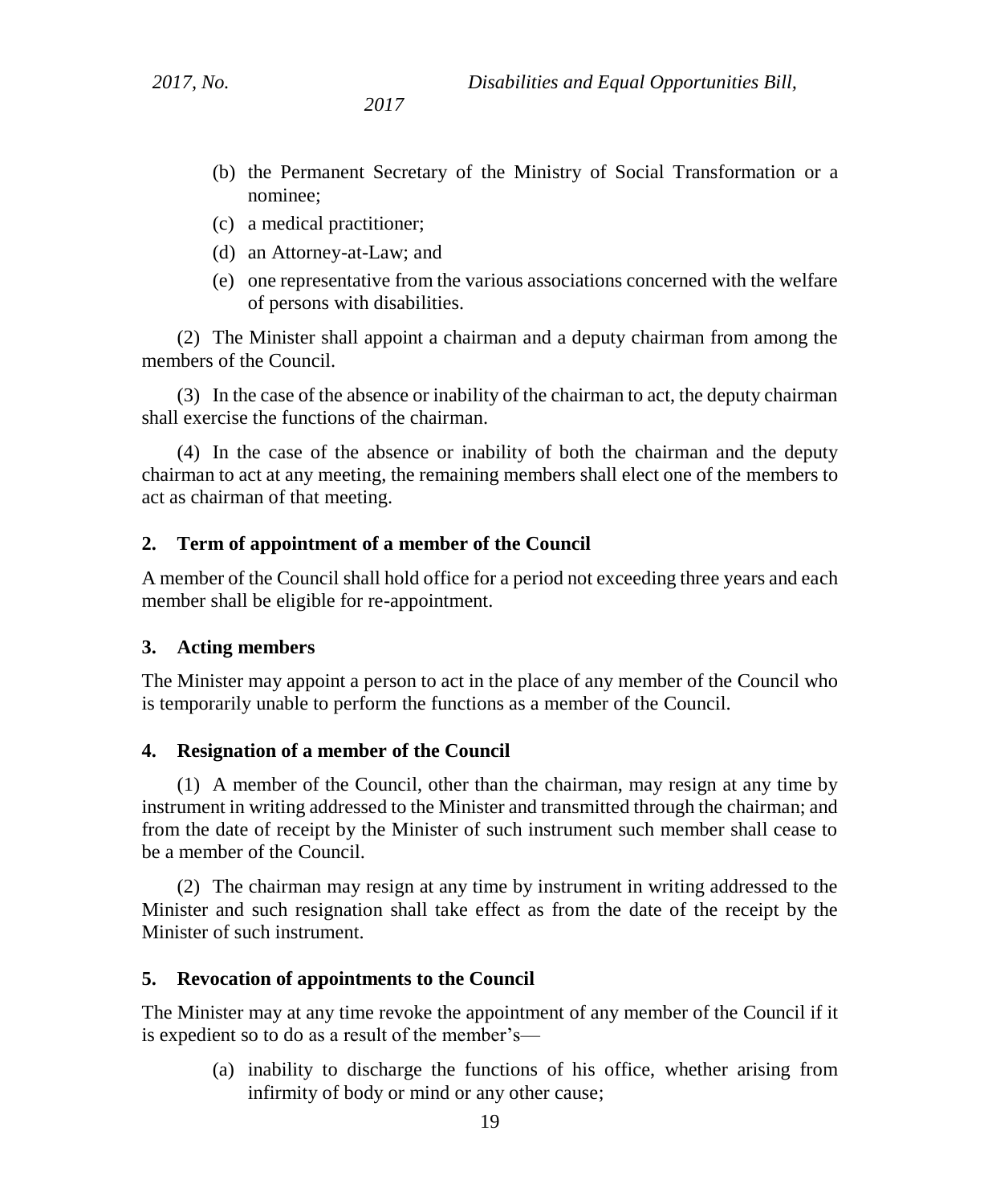- (b) failure to discharge the functions of his office in a competent manner;
- (c) misbehaviour; or
- (d) absence without leave.

### **6. Gazetting of appointments**

The names of all members of the Council as first constituted and every change in membership thereof shall be published in the *Gazette.*

### **7. Leave of absence**

(1) The Minister may, on the application of any member of the Council, grant leave of absence to that member.

(2) The appointment of a member shall be terminated if, without the grant of leave of absence, that member is absent from three consecutive meetings of Council.

### **8. Authentication of seal and signature of documents**

(1) The seal of the Council shall be authenticated by the chairman or the deputy chairman and may be affixed to instruments pursuant to a resolution of the Council.

(2) All documents other than those required by law to be under seal, made by, and all decisions of the Council may be signified under the hand of the chairman or the deputy chairman authorised to act in that behalf.

### **9. Procedure and meetings of the Council**

(1) The Council shall meet at such times as may be necessary or expedient for the transaction of business, and such meetings shall be held at such places and times and on such days as the Council shall determine.

(2) The chairman shall, at any time, call a special meeting Council to be held within seven days of a written request for the purpose addressed to him by any three members of the Council.

(3) The quorum of the Council shall be five persons.

(4) The decisions of the Council shall be by a majority of votes and, in addition to an original vote, the chairman, deputy chairman or other member acting as chairman at the meeting shall have a casting vote in any case in which the voting is equal.

(5) Minutes in proper form for each meeting shall be kept and shall be confirmed by the chairman or deputy Chairman as soon as practicable thereafter at a subsequent meeting. Certified copies of such minutes when so confirmed shall be forwarded to the **Minister**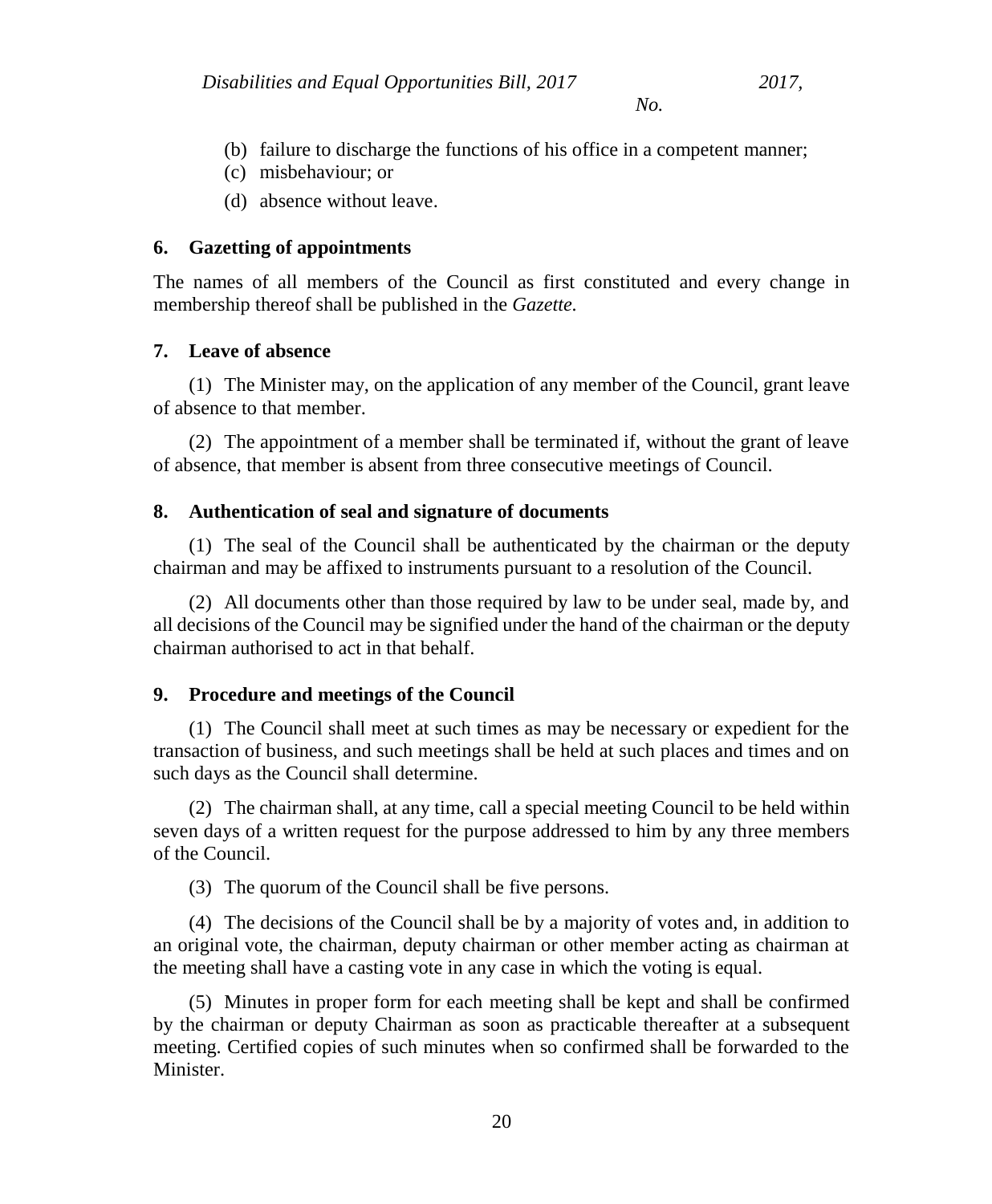(6) The validity of the proceedings of the Council shall not be affected by any vacancy amongst the members thereof or by any defect in the appointment of a member thereof.

(7) Subject to the provisions of this Schedule, the Council may regulate its own proceedings.

#### **10. Disclosure of interest**

A member of the Board who is directly or indirectly interested in any matter which is being dealt with by the Council shall—

- (a) disclose the nature of the interest of that member at a meeting of the Council; and
- (b) not participate in any deliberation or decision of the Council with respect to that matter.

#### **11. Powers of the Council to appoint committees**

(1) The Council may appoint a committee of the Council to examine and report to it on any matter arising out of or connected with any of its functions under this Act.

(2) Any such committee shall consist of at least one member of the Council and such other persons, whether members of the Council or not, whose assistance or advice the Council may desire.

(3) The remuneration and allowance of a person who has been appointed to a committee but who is not a member of the Council shall be payable out of the funds and resources of the Council after the Council, with the approval of the Minister, makes a declaration by resolution to that effect.

(4) The Council may by resolution reject the report of any such committee or adopt it either wholly or with such modifications as the Council may think fit.

# **SECOND SCHEDULE Disabilities and Equal Opportunities Rights Tribunal**

*(Section 9)*

#### **1. Constitution of the Tribunal**

(1) The Tribunal shall consist of the following members to be appointed by the Minister after consultation with the Antigua and Barbuda Association of Persons with Disabilities—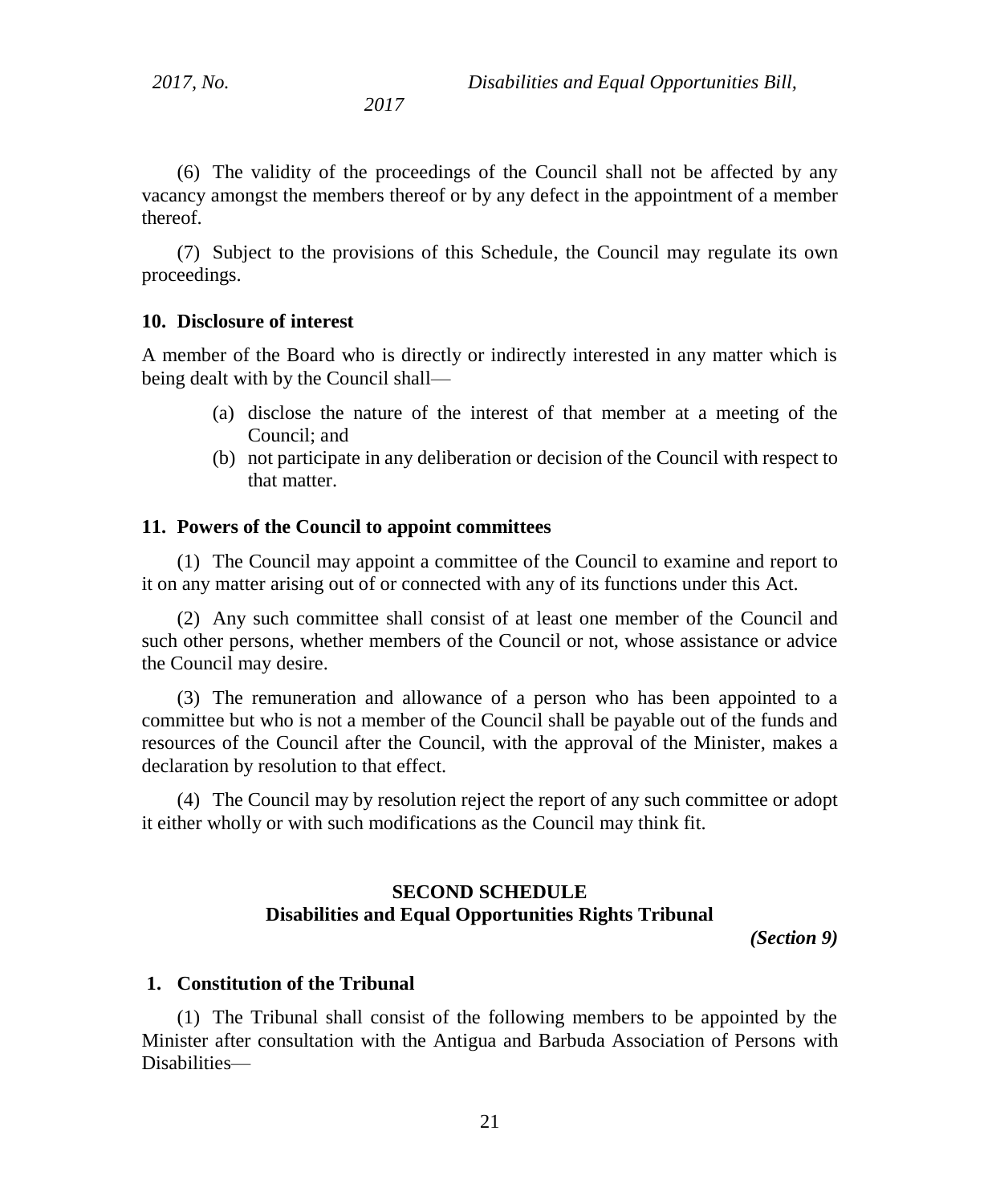- (a) a chairman who is a lawyer trained in disability and/or equal protection fields;
- (b) a deputy chairman; and
- (c) five other members.

(2) If the chairman of the Tribunal is absent or unable to act, the deputy chairman shall exercise the functions of the chairman.

# **2. Term of appointment of a member of the Tribunal**

A member of the Tribunal shall hold office for a period not exceeding three years and each member shall be eligible for re-appointment.

# **3. Acting members**

The Minister may appoint a person to act in the place of any member of the Tribunal who is temporarily unable to perform the functions as a member of the Tribunal.

# **4. Resignation of a member of the Tribunal**

(1) A member of the Tribunal, other than the chairman, may resign at any time by instrument in writing addressed to the Minister and transmitted through the chairman; and from the date of receipt by the Minister of such instrument such member shall cease to be a member of the Tribunal.

(2) The chairman may resign at any time by instrument in writing addressed to the Minister and such resignation shall take effect as from the date of the receipt by the Minister of such instrument.

# **5. Revocation of appointments to the Tribunal**

The Minister may at any time revoke the appointment of any member of the Tribunal if it is expedient so to do as a result of the member's—

- (a) inability to discharge the functions of the office, whether arising from infirmity of body or mind or any other reasonable cause;
- (b) failure to discharge the functions of the office in a competent manner;
- (c) misbehaviour; or
- (d) absence without leave.

# **6. Gazetting of appointments**

The names of all members of the Tribunal as first constituted and every change in membership thereof shall be published in the *Gazette.*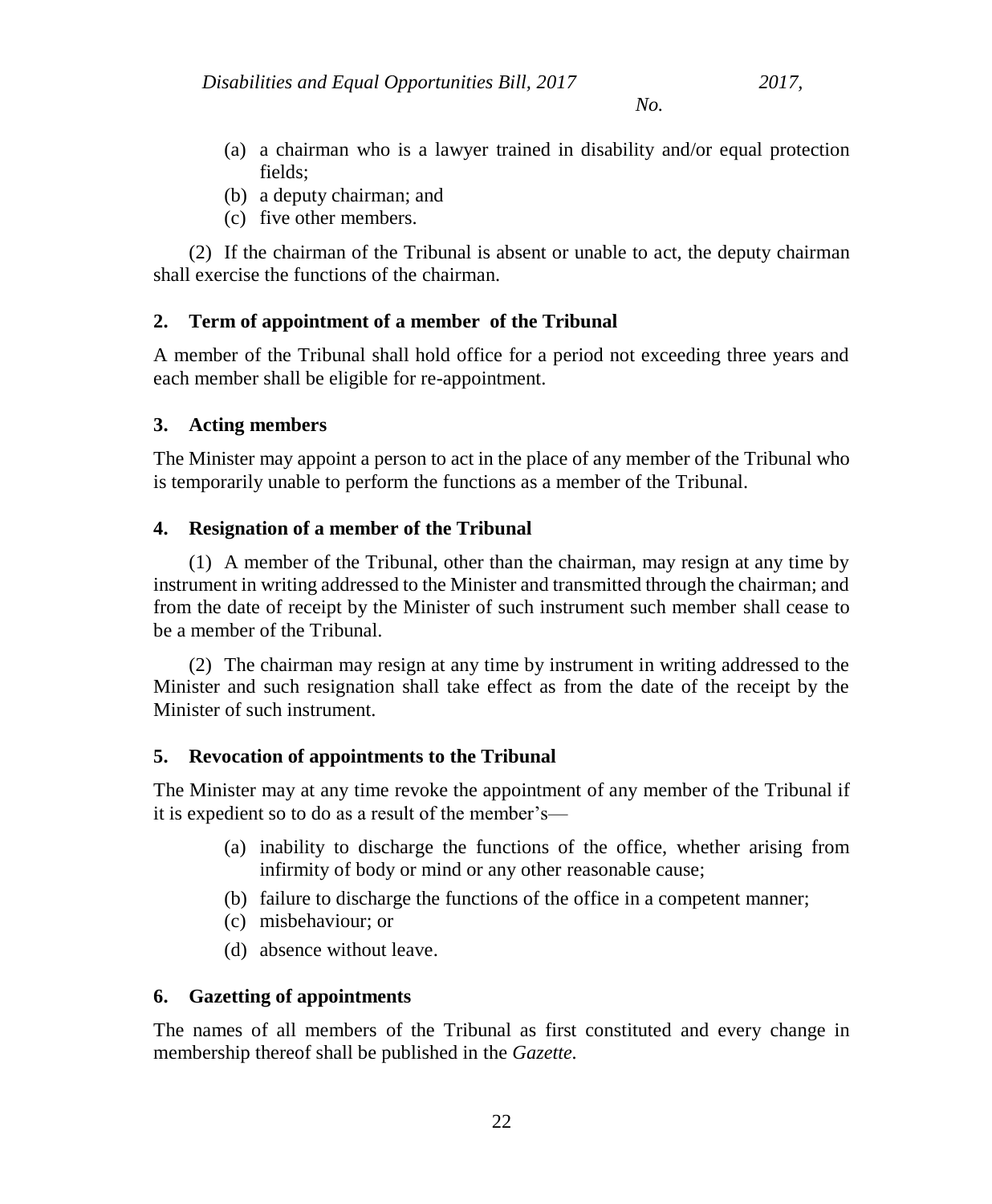### **7. Member shall recuse himself**

A member of the Tribunal shall recuse himself from any proceeding where his participation may be reasonably considered a conflict of interest.

### **8. Employees of the Tribunal**

The Minister shall make such arrangements in relation to the provision and remuneration of employees of the Tribunal.

### **9. Remuneration of members of the Tribunal**

There shall be paid to the members of the Tribunal such remuneration (whether by way of honorarium, salary or fees) and such other allowances as the Minister may determine.

### **10. Tribunal may regulate its procedure and proceedings**

Subject to the provisions of this Act, the Tribunal may regulate its own procedure and proceedings as it thinks fit.

### **11. Appearance before the Tribunal**

A party to a complaint referred to the Tribunal may either appear in person before the Tribunal or be represented by—

- (a) an attorney-at-law;
- (b) an officer of the corporation if the party is a corporation; or
- (c) any other person whom the party wishes to represent him, with the permission of the Tribunal.

### **12. Admissibility of evidence**

(1) During any proceedings of the Tribunal, the Tribunal shall not be bound to follow the rules of evidence stipulated in the Evidence Act, Cap. 155 but may inform itself on any matter in such manner as it thinks just and may take into account opinion evidence and such facts as it considers relevant.

(2) Notwithstanding the generality of sub-paragraph (1), the parties to the proceedings shall be given the opportunity to give evidence.

(3) The chairman of the Tribunal may summons a witness to attend a hearing at a specified place and time stipulated therein, and such a person shall be bound to obey the summons which is served upon him.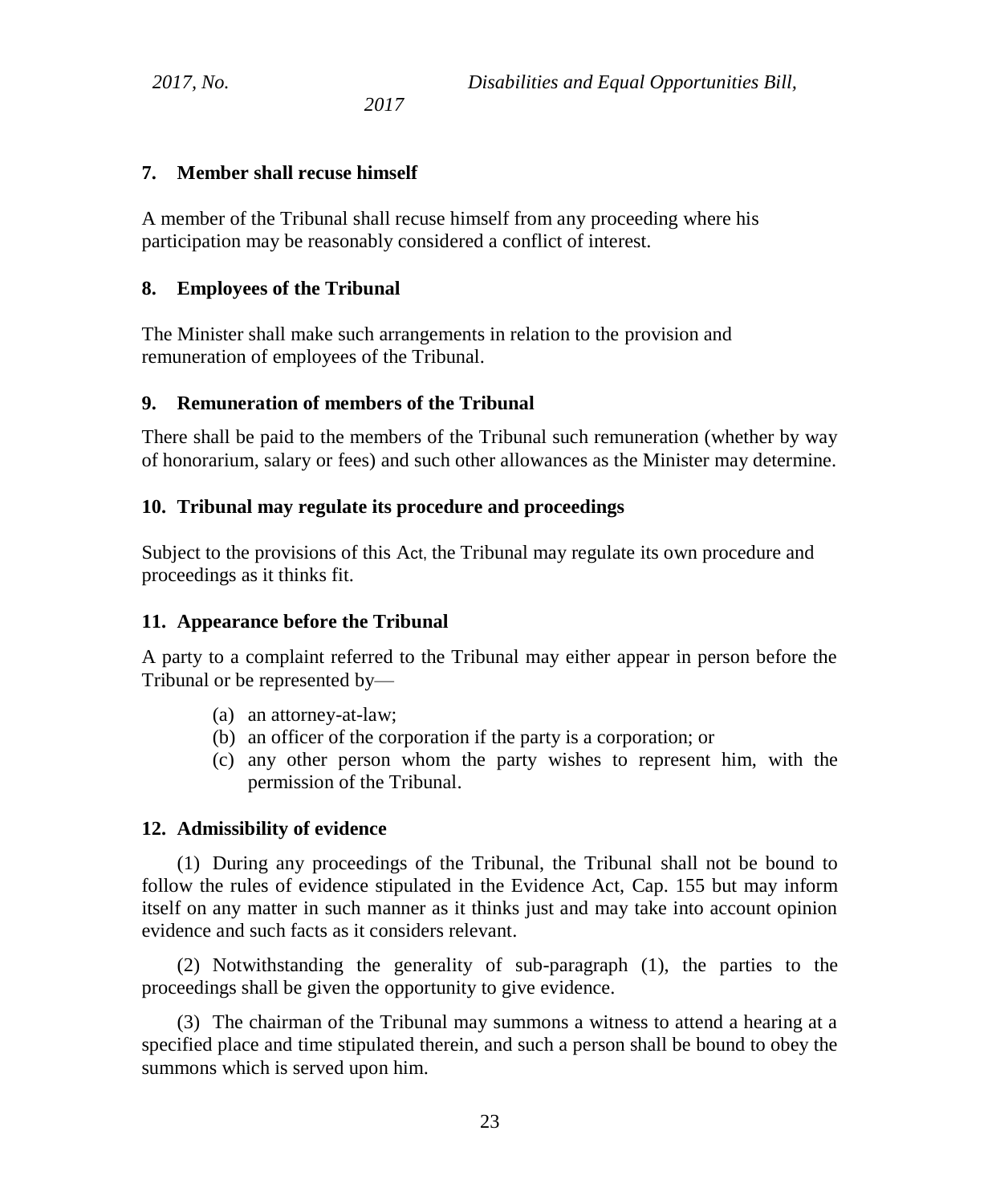- (4) A summons issued—
	- (a) shall be in the form prescribed in the Third Schedule;
	- (b) may be served either personally or by registered post.
- (5) The Tribunal may allow a witness to present evidence *in camera*.

(6) The Tribunal may request a person to produce relevant documents which the Tribunal has reasonable grounds to believe can assist in determining the validity of a complaint before it.

(7) A person commits an offence and is liable on conviction to a fine of \$5000 or imprisonment for a term of 12 months if that person—

- (a) fails without reasonable cause to comply with the directive of a summons;
- (b) destroys or alters, or causes to be destroyed or altered, any document required to be produced under sub-paragraph (4); or
- (c) provides any information or makes a statement to the Tribunal which is false or misleading.

#### **13. Decisions of the Tribunal**

(1) The Tribunal shall make a decision within 30 days after considering a complaint referred to it.

(2) If it is impracticable to make a decision within the period referred to in subparagraph (1), the period of 30 days may be extended to a further period.

(3) The Tribunal shall issue its decision in writing, and shall state reasons for its decision.

(4) The Tribunal shall furnish each party to the complaint with a copy of the decision.

(5) The Tribunal may make any of the following decisions after considering a complaint—

(a) dismiss the complaint; or

(b) find in favour of the complainant and—

- (i) issue an order for the respondent to perform a reasonable action within a specified period of time by the party against whom the complaint was made for the benefit of the complainant;
- (ii) award compensation if appropriate to the complainant;
- (iii) recommend that the parties settle the matter by an alternative method of dispute resolution;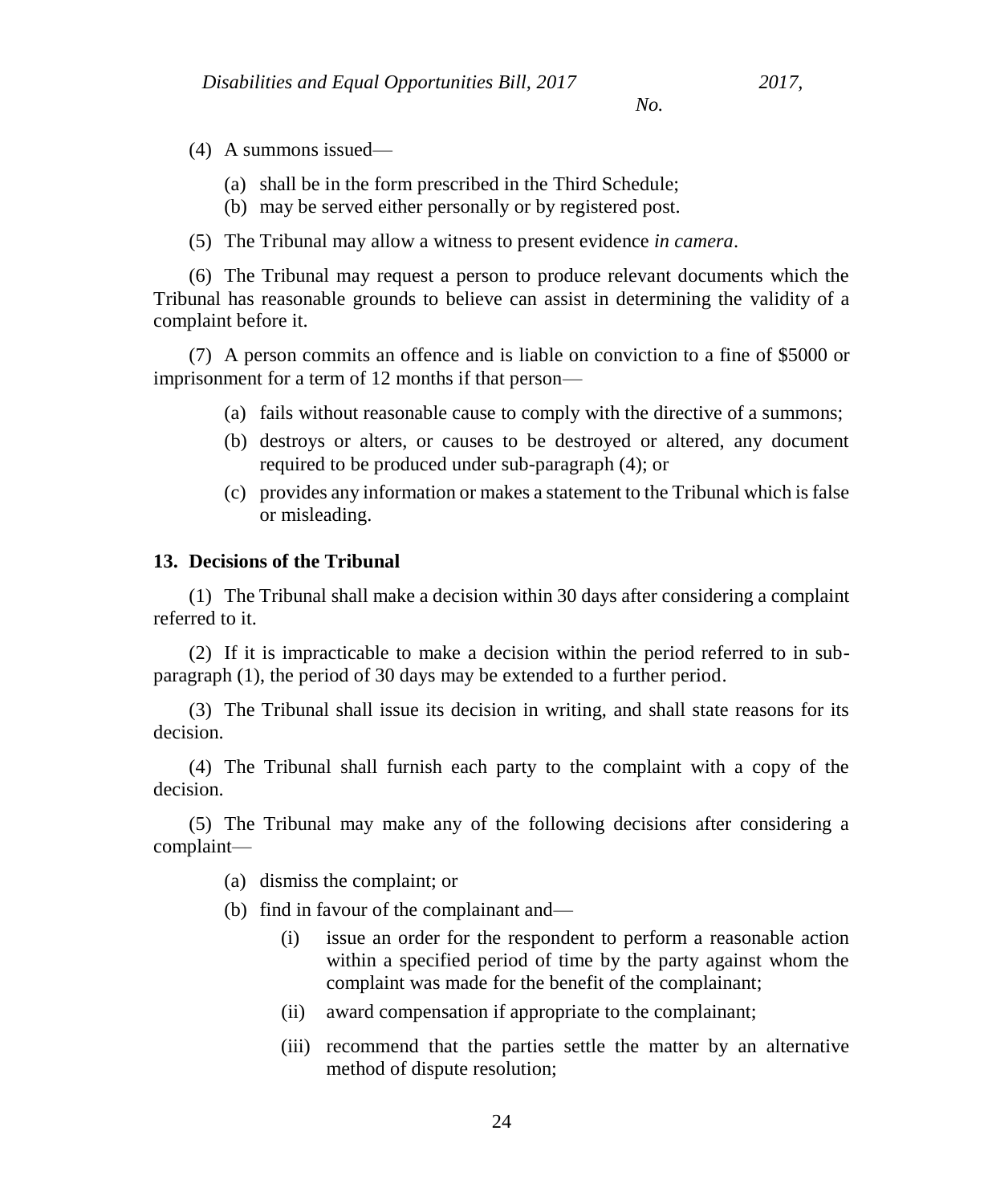(iv) impose any further remedy which the Tribunal considers necessary.

(6) Where the Tribunal makes a decision and awards compensation to the complainant, the decision in respect of the award of compensation—

- (a) shall be binding on the parties;
- (b) shall be reasonable and proportionate to the circumstances of the case;
- (c) shall state the period from which the decision shall take effect;
- (d) may be made with retrospective effect from a date as may be determined by the Tribunal, but such a date shall not be earlier than the date on which the complaint was filed;
- (e) may be appealed only for the reason and in the manner described in paragraph 14.

(7) A person who fails to comply with a decision of the Tribunal commits an offence and is liable on conviction to a fine of \$10,000 or imprisonment for 2 years.

#### **14. Appeal of decisions of the Tribunal**

(1) Subject to sub-paragraph (2), a person who is aggrieved by the decision of the Tribunal may appeal the decision of the Tribunal to the High Court.

(2) The grounds of appeal shall state the following—

- (a) the decision which is being appealed;
- (b) facts found by the Tribunal; and
- (d) the grounds of appeal, identifying any finding of fact and law being challenged.

(3) An appeal shall be made by filing a fixed date claim form with the grounds of appeal annexed to the form within 28 days of the date of notice of the decision of the Tribunal.

(4) The appellant shall serve a copy of the notice of the appeal on—

(a) each party to the proceedings in which the decision was made; and

(b) the chairman of the Tribunal.

(5) The chairman of the Tribunal shall, after receiving a copy of the notice of appeal, prepare a report for the High Court which sets out—

- (a) the manner in which the hearing was conducted; and
- (b) the reason or reasons for the decision.

(6) After considering the grounds for the appeal and the report from the chairman the Judge may—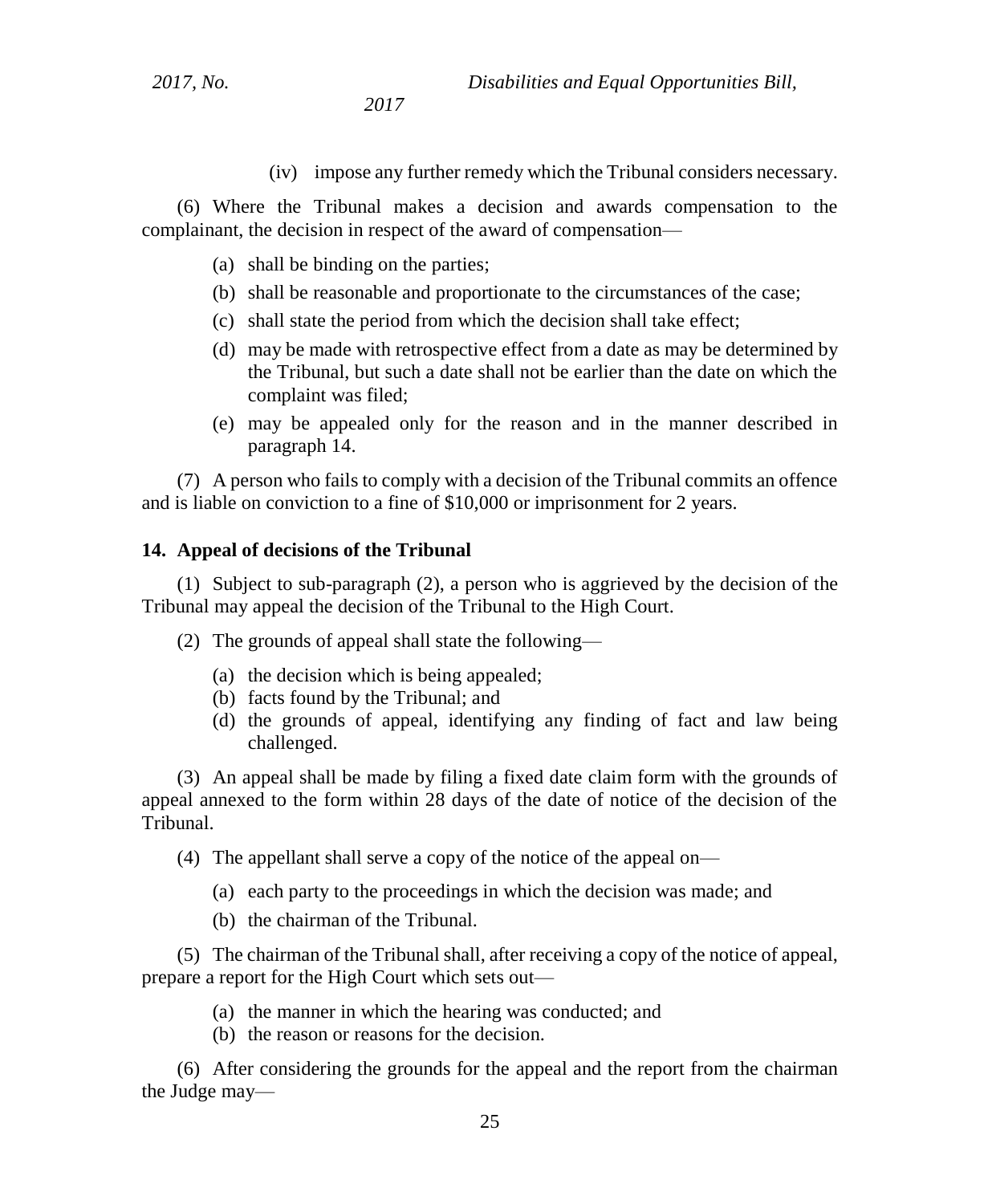- (a) confirm the decision of the Tribunal and dismiss the appeal;
- (b) set aside the decision of the Tribunal and order a rehearing of the complaint; or
- (c) overturn the decision of the Tribunal and make a new decision.

Passed by the House of Representatives on the day of 2017. Passed by the Senate on the day of 2017.

Speaker

…………………………………..

Clerk to the House of Representative

Clerk to the Senate

President

# **EXPLANATORY MEMORANDUM**

It is a fact that persons living with disabilities have historically been ostracized and excluded from schools and from the workplace, thus resulting in their increased dependence upon family and community, particularly for economic support. In that regard, this Bill proposes to expound the principles of equality and non-discrimination in relation to persons with disabilities by highlighting and enforcing the rights of such persons in accordance with those stated in the Constitution of Antigua and Barbuda as well as the United Nations Convention on the Rights of Persons with Disabilities.

The Bill is divided into eight (8) Parts and contains 29 clauses. Part I of the Bill contains the short title and the commencement provisions, the Interpretation clause and the objectives of the bill. Regarding the terms which have been defined, the bill includes several words and phrases as defined in the United Nations Convention on the Rights of Persons with Disabilities. It must be underscored that instead of defining "disability", the bill instead defines "person with a disability". There are other terms defined in the bill which assist in providing meaning to the provisions of the bill, including "communication", "discrimination on the basis of disability", "universal design" and "reasonable accommodation". Part I also clearly establishes the objectives of the bill. There are four general objectives enshrined in the bill, chief among them is the aim of improving the overall standard of living for persons with disabilities.